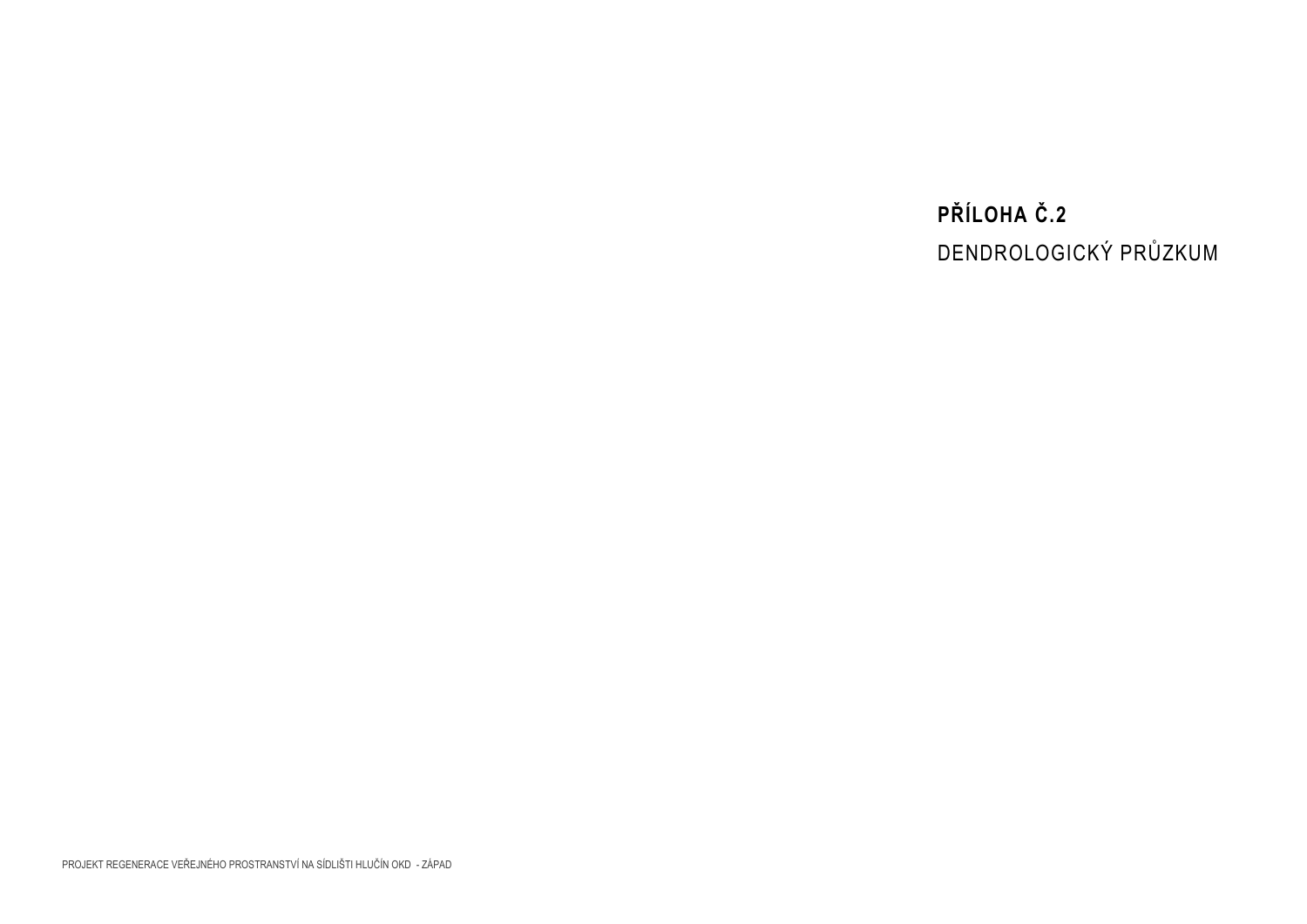| POŘ.Č          | NÁZEV                                               | VELIKOST STROMŮ        | <b>VITALITA</b> | SADOVÁ HODNOTA |                      | POZNÁMKA                                       |
|----------------|-----------------------------------------------------|------------------------|-----------------|----------------|----------------------|------------------------------------------------|
|                |                                                     | (VELKÝ, STŘEDNÍ, MALÝ) | (1,2,3)         | (VÝZNAMNÝ)     |                      | (ZDRAVOTNÍ ŘEZ, ODSTRANIT, VAZBA, KONTROLOVAT) |
|                |                                                     |                        |                 |                |                      | ODSTRANIT BŘEČŤAN, ODSTRANIT (VE PROSPĚCH),    |
|                |                                                     |                        |                 |                |                      | ŘEZ - ZAJIŠTĚNÍ PODCHODNÉ VÝŠKY, SESADIT)      |
| $\mathbf 1$    | SLIVOŇ MIRABELKA (Prunus domestica syriaca)         | MALÝ                   | $2 - 3$         |                | <b>DLE SÍTÍ</b>      |                                                |
| 2.             | SLIVOŇ MIRABELKA (Prunus domestica syriaca)         | MALÝ                   | $2 - 3$         |                | <b>DLE SÍTÍ</b>      |                                                |
| 3.             | JASAN ZIMNÁŘ (Fraxinus ornus)                       | STŘEDNÍ                | $\overline{2}$  |                |                      |                                                |
| $\overline{4}$ | JASAN ZIMNÁŘ (Fraxinus ornus)                       | STŘEDNÍ                | $\overline{2}$  |                |                      |                                                |
| 5.             | JASAN ZIMNÁŘ (Fraxinus ornus)                       | STŘEDNÍ                | $\overline{2}$  |                |                      |                                                |
| 6              | JASAN ZIMNÁŘ (Fraxinus ornus)                       | STŘEDNÍ                | $\overline{2}$  |                |                      |                                                |
| 7              | BOROVICE ČERNÁ (Pinus nigra)                        | MALÝ                   | $\overline{3}$  |                |                      |                                                |
| 8              | LÍPA SRDČITÁ (Tilia cordata)                        | VELKÝ                  | $\mathbf{1}$    | VÝZNAMNÝ       | <b>ZDRAVOTNÍ ŘEZ</b> |                                                |
| 9              | JASAN ZIMNÁŘ (Fraxinus ornus)                       | STŘEDNÍ                | $\overline{2}$  |                |                      |                                                |
| 10             | JAVOR MLÉČ - KULOVITÝ (Acer platanoides 'Globosum') | MALÝ                   | $\overline{2}$  |                |                      |                                                |
| 11             | LÍPA SRDČITÁ (Tilia cordata)                        | VELKÝ                  | $\mathbf{1}$    | VÝZNAMNÝ       | <b>ZDRAVOTNÍ ŘEZ</b> |                                                |
| 12             | JASAN ZIMNÁŘ (Fraxinus ornus)                       | STŘEDNÍ                | $\overline{2}$  |                |                      |                                                |
| 13             | JASAN ZIMNÁŘ (Fraxinus ornus)                       | STŘEDNÍ                | $\overline{2}$  |                |                      |                                                |
| 14             | LÍPA SRDČITÁ (Tilia cordata)                        | VELKÝ                  | 1               | VÝZNAMNÝ       | <b>ZDRAVOTNÍ ŘEZ</b> |                                                |
| 15             | LÍPA SRDČITÁ (Tilia cordata)                        | VELKÝ                  | $\mathbf{1}$    | VÝZNAMNÝ       | <b>ZDRAVOTNÍ ŘEZ</b> |                                                |
| 16             | JASAN ZIMNÁŘ (Fraxinus ornus)                       | STŘEDNÍ                | $\overline{2}$  |                |                      |                                                |
| 17             | JASAN ZIMNÁŘ (Fraxinus ornus)                       | STŘEDNÍ                | $\overline{2}$  |                |                      |                                                |
| 18.            | LÍPA SRDČITÁ (Tilia cordata)                        | MALÝ                   | $\mathbf{1}$    | VÝZNAMNÝ       |                      |                                                |
| 19             | DUB ČERVENÝ (Quercus rubra)                         | VELKÝ                  | 1               | VÝZNAMNÝ       | <b>ZDRAVOTNÍ ŘEZ</b> |                                                |
| 20             | JASAN ZIMNÁŘ (Fraxinus ornus)                       | STŘEDNÍ                | $\overline{2}$  |                |                      |                                                |
| 21             | JASAN ZIMNÁŘ (Fraxinus ornus)                       | STŘEDNÍ                | $\overline{2}$  |                |                      |                                                |
| 22             | JASAN ZIMNÁŘ (Fraxinus ornus)                       | STŘEDNÍ                | $\overline{2}$  |                |                      |                                                |
| 23             | JASAN ZIMNÁŘ (Fraxinus ornus)                       | STŘEDNÍ                | $\overline{2}$  |                |                      |                                                |
| 24             | JAVOR MLÉČ - KULOVITÝ (Acer platanoides 'Globosum') | MALÝ                   | $\overline{2}$  |                |                      |                                                |
| 25             | JAVOR MLÉČ - KULOVITÝ (Acer platanoides 'Globosum') | MALÝ                   | $\overline{2}$  |                |                      |                                                |
| 26             | DUB ČERVENÝ (Quercus rubra)                         | STŘEDNÍ                | $\overline{2}$  |                | <b>ZDRAVOTNÍ ŘEZ</b> |                                                |
| 27             | LÍPA SRDČITÁ (Tilia cordata)                        | VELKÝ                  | $\overline{2}$  |                | <b>ZDRAVOTNÍ ŘEZ</b> |                                                |
| 28             | JAVOR MLÉČ (Acer platanoides)                       | STŘEDNÍ                | $\overline{2}$  |                | <b>ZDRAVOTNÍ ŘEZ</b> |                                                |
| 29             | JAVOR MLÉČ (Acer platanoides)                       | STŘEDNÍ                | $\overline{2}$  |                | <b>ZDRAVOTNÍ ŘEZ</b> |                                                |
| 30             | JAVOR MLÉČ (Acer platanoides)                       | STŘEDNÍ                | $\overline{2}$  |                |                      |                                                |
| 31             | SMRK PICHLAVÝ (Picea pungens)                       | STŘEDNÍ                | 3               |                |                      |                                                |
|                | JAVOR MLÉČ - KULOVITÝ (Acer platanoides 'Globosum') | MALÝ                   | 2               |                |                      |                                                |
| 33.            | LÍPA SRDČITÁ (Tilia cordata)                        | VELKÝ                  | $\mathbf{1}$    |                | <b>ZDRAVOTNÍ ŘEZ</b> |                                                |
| 34.            | JEŘÁB PTAČÍ (Sorbus aucuparia)                      | STŘEDNÍ                | 3               |                |                      |                                                |
| 35.            | JAVOR MLÉČ - KULOVITÝ (Acer platanoides 'Globosum') | MALÝ                   | $\overline{2}$  |                |                      |                                                |
| 36.            | JAVOR KLEN (Acer pseudoplatanus)                    | VELKÝ                  | $\mathbf{1}$    | VÝZNAMNÝ       |                      |                                                |
| 37             | JAVOR MLÉČ - KULOVITÝ (Acer platanoides 'Globosum') | MALÝ                   | $\overline{2}$  |                |                      |                                                |
| 38             | JAVOR MLÉČ - KULOVITÝ (Acer platanoides 'Globosum') | MALÝ                   | $\overline{2}$  |                |                      |                                                |
| 39             | LÍPA SRDČITÁ (Tilia cordata)                        | VELKÝ                  | $\mathbf{1}$    |                |                      |                                                |
| 40             | JAVOR MLÉČ - KULOVITÝ (Acer platanoides 'Globosum') | MALÝ                   | $\overline{2}$  |                |                      |                                                |
| 41             | JAVOR MLÉČ - KULOVITÝ (Acer platanoides 'Globosum') | MALÝ                   | $\overline{2}$  |                |                      |                                                |
| 42             | JAVOR MLÉČ - KULOVITÝ (Acer platanoides 'Globosum') | MALÝ                   | $\overline{2}$  |                |                      |                                                |
| 43.            | LÍPA SRDČITÁ (Tilia cordata)                        | VELKÝ                  | $\mathbf{1}$    |                | <b>ZDRAVOTNÍ ŘEZ</b> |                                                |
| 44             | JAVOR MLÉČ - KULOVITÝ (Acer platanoides 'Globosum') | MALÝ                   | $\overline{2}$  |                |                      |                                                |
| 45             | JAVOR MLÉČ - KULOVITÝ (Acer platanoides 'Globosum') | MALÝ                   | $\overline{2}$  |                |                      |                                                |
| 46.            | JAVOR MLÉČ - KULOVITÝ (Acer platanoides 'Globosum') | MALÝ                   | $\overline{2}$  |                |                      |                                                |
| 47             | JAVOR MLÉČ - KULOVITÝ (Acer platanoides 'Globosum') | MALÝ                   | $\overline{2}$  |                |                      |                                                |
|                | BOROVICE LESNÍ (Pinus sylvestris)                   | VELKÝ                  |                 |                |                      |                                                |
| 48             |                                                     |                        | $\overline{2}$  |                |                      |                                                |
| 49             | OŘEŠÁK KRÁLOVSKÝ (Juglans regia)                    | STŘEDNÍ                | $\overline{2}$  |                |                      |                                                |
| 50.            | JAVOR MLÉČ - KULOVITÝ (Acer platanoides 'Globosum') | MALÝ                   | $\overline{2}$  |                |                      |                                                |
| 51.            | JAVOR MLÉČ - KULOVITÝ (Acer platanoides 'Globosum') | MALÝ                   | $\overline{2}$  |                |                      |                                                |

| PŘÍLOHA Č. 2 |  |
|--------------|--|
|--------------|--|

| KONTROLOVAT, |
|--------------|
| E PROSPĚCH), |
| Y, SESADIT)  |
|              |
|              |
|              |
|              |
|              |
|              |
|              |
|              |
|              |
|              |
|              |
|              |
|              |
|              |
|              |
|              |
|              |
|              |
|              |
|              |
|              |
|              |
|              |
|              |
|              |
|              |
|              |
|              |
|              |
|              |
|              |
|              |
|              |
|              |
|              |
|              |
|              |
|              |
|              |
|              |
|              |
|              |
|              |
|              |
|              |
|              |
|              |
|              |
|              |
|              |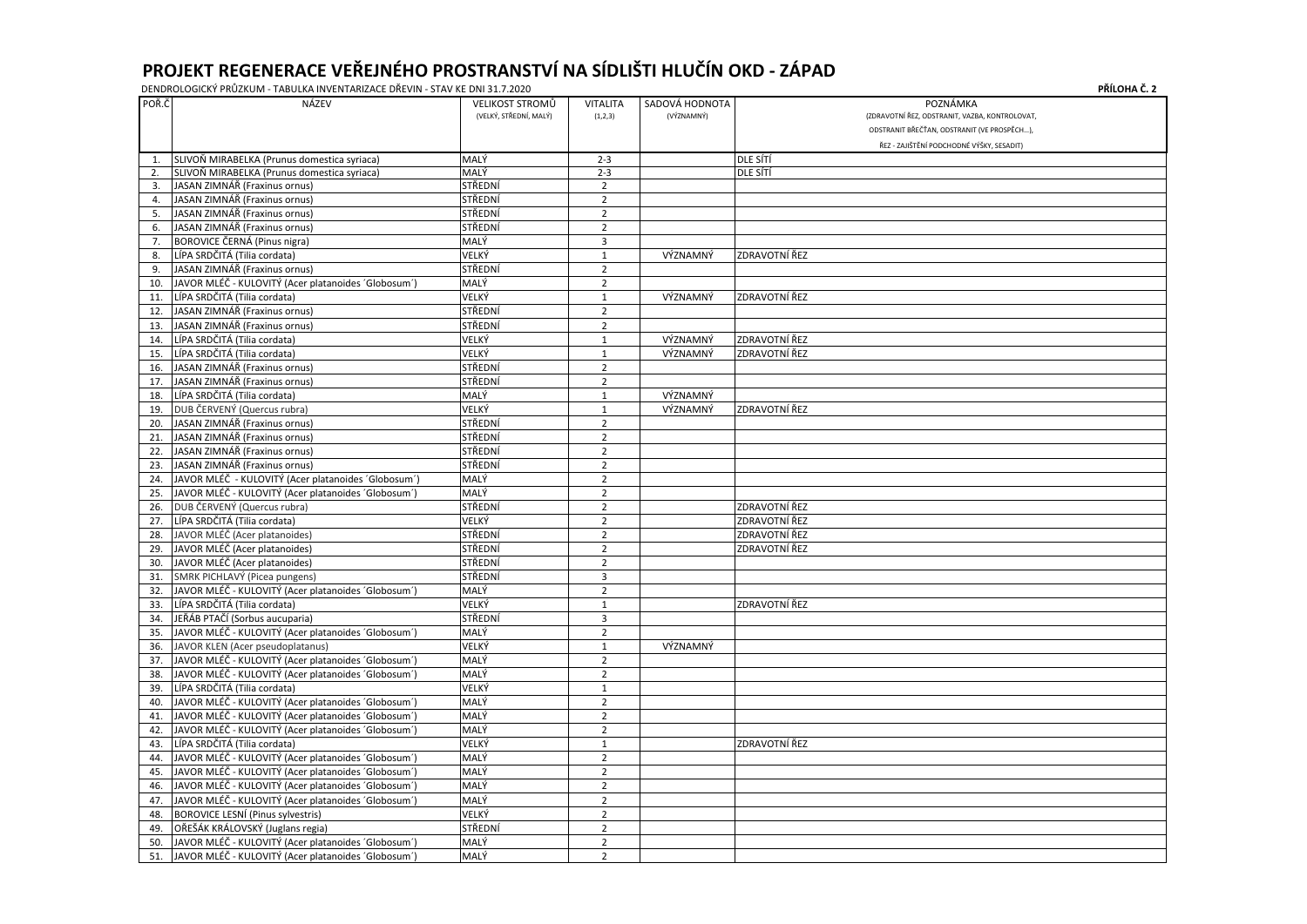|       | DENDROLOGICKÝ PRŮZKUM - TABULKA INVENTARIZACE DŘEVIN - STAV KE DNI 31.7.2020                                                                                                                                                                                                                                                                                                         |                                           |                            |                              | PŘÍLOHA Č. 2                                                                                                                                           |
|-------|--------------------------------------------------------------------------------------------------------------------------------------------------------------------------------------------------------------------------------------------------------------------------------------------------------------------------------------------------------------------------------------|-------------------------------------------|----------------------------|------------------------------|--------------------------------------------------------------------------------------------------------------------------------------------------------|
| POŘ.Č | NÁZEV                                                                                                                                                                                                                                                                                                                                                                                | VELIKOST STROMŮ<br>(VELKÝ, STŘEDNÍ, MALÝ) | <b>VITALITA</b><br>(1,2,3) | SADOVÁ HODNOTA<br>(VÝZNAMNÝ) | POZNÁMKA<br>(ZDRAVOTNÍ ŘEZ, ODSTRANIT, VAZBA, KONTROLOVAT,<br>ODSTRANIT BŘEČŤAN, ODSTRANIT (VE PROSPĚCH),<br>ŘEZ - ZAJIŠTĚNÍ PODCHODNÉ VÝŠKY, SESADIT) |
| 52.   | HLOH (Crataegus)                                                                                                                                                                                                                                                                                                                                                                     | MALÝ                                      | 3                          |                              |                                                                                                                                                        |
|       | 53. SMRK ZTEPILÝ (Picea abies)                                                                                                                                                                                                                                                                                                                                                       | MALÝ                                      | 3                          |                              |                                                                                                                                                        |
| 54.   | LÍPA SRDČITÁ (Tilia cordata)                                                                                                                                                                                                                                                                                                                                                         | STŘEDNÍ                                   | $\overline{2}$             |                              | <b>ZDRAVOTNÍ ŘEZ</b>                                                                                                                                   |
| 55.   | JAVOR MLÉČ - KULOVITÝ (Acer platanoides 'Globosum')                                                                                                                                                                                                                                                                                                                                  | MALÝ                                      | $\overline{2}$             |                              |                                                                                                                                                        |
|       | 56. BŘÍZA BĚLOKORÁ (Betula pendula)                                                                                                                                                                                                                                                                                                                                                  | VELKÝ                                     | $\mathbf{1}$               | VÝZNAMNÝ                     |                                                                                                                                                        |
| 57.   | JAVOR MLÉČ - KULOVITÝ (Acer platanoides 'Globosum')                                                                                                                                                                                                                                                                                                                                  | MALÝ                                      | $\overline{2}$             |                              |                                                                                                                                                        |
| 58.   | SAKURA OZDOBNÁ (Prunus serrulata)                                                                                                                                                                                                                                                                                                                                                    | MALÝ                                      | $\overline{2}$             |                              | ZDRAVOTNÍ ŘEZ                                                                                                                                          |
|       | 59. HLOH (Crataegus)                                                                                                                                                                                                                                                                                                                                                                 | MALÝ                                      | $\overline{2}$             |                              |                                                                                                                                                        |
| 60.   | JAVOR MLÉČ - KULOVITÝ (Acer platanoides 'Globosum')                                                                                                                                                                                                                                                                                                                                  | MALÝ                                      | $\overline{2}$             |                              |                                                                                                                                                        |
| 61.   | TOPOL ČERNÝ ITALICA (Populus nigra Italica)                                                                                                                                                                                                                                                                                                                                          | VELKÝ                                     | $\overline{2}$             |                              |                                                                                                                                                        |
| 62.   | TOPOL ČERNÝ ITALICA (Populus nigra Italica)                                                                                                                                                                                                                                                                                                                                          | VELKÝ                                     | $\overline{2}$             |                              |                                                                                                                                                        |
| 63.   | TOPOL ČERNÝ - KULTIVAR (Populus nigra)                                                                                                                                                                                                                                                                                                                                               | STŘEDNÍ                                   | 3                          |                              |                                                                                                                                                        |
| 64.   | TOPOL ČERNÝ ITALICA (Populus nigra Italica)                                                                                                                                                                                                                                                                                                                                          | VELKÝ                                     | $\overline{2}$             |                              |                                                                                                                                                        |
| 65.   | TOPOL ČERNÝ ITALICA (Populus nigra Italica)                                                                                                                                                                                                                                                                                                                                          | VELKÝ                                     | $\overline{2}$             |                              |                                                                                                                                                        |
| 66.   | JASAN ZIMNÁŘ (Fraxinus ornus)                                                                                                                                                                                                                                                                                                                                                        | STŘEDNÍ                                   | $\overline{2}$             |                              |                                                                                                                                                        |
|       | 67. TŘEŠEŇ (Prunus)                                                                                                                                                                                                                                                                                                                                                                  | MALÝ                                      | $\overline{3}$             |                              |                                                                                                                                                        |
| 68.   | JASAN - KULTIVAR (Fraxinus)                                                                                                                                                                                                                                                                                                                                                          | STŘEDNÍ                                   | $\overline{2}$             |                              |                                                                                                                                                        |
| 69.   | HLOH (Crataegus)                                                                                                                                                                                                                                                                                                                                                                     | MALÝ                                      | $\overline{2}$             |                              | PROŘEZAT                                                                                                                                               |
| 70.   | SAKURA OZDOBNÁ (Prunus serrulata)                                                                                                                                                                                                                                                                                                                                                    | MALÝ                                      | $\overline{3}$             |                              | PRYČ                                                                                                                                                   |
| 71.   | JASAN ZIMNÁŘ (Fraxinus ornus)                                                                                                                                                                                                                                                                                                                                                        | STŘEDNÍ                                   | $\overline{2}$             |                              |                                                                                                                                                        |
| 72.   | JASAN ZIMNÁŘ (Fraxinus ornus)                                                                                                                                                                                                                                                                                                                                                        | STŘEDNÍ                                   | $\overline{2}$             |                              |                                                                                                                                                        |
| 73.   | JASAN ZIMNÁŘ (Fraxinus ornus)                                                                                                                                                                                                                                                                                                                                                        | STŘEDNÍ                                   | $\overline{2}$             |                              |                                                                                                                                                        |
| 74.   | JASAN ZIMNÁŘ (Fraxinus ornus)                                                                                                                                                                                                                                                                                                                                                        | STŘEDNÍ                                   | $\overline{2}$             |                              |                                                                                                                                                        |
|       | 75. BŘÍZA BĚLOKORÁ (Betula pendula)                                                                                                                                                                                                                                                                                                                                                  | VELKÝ                                     | 1                          | VÝZNAMNÝ                     |                                                                                                                                                        |
|       | 76. BŘÍZA BĚLOKORÁ (Betula pendula)                                                                                                                                                                                                                                                                                                                                                  | VELKÝ                                     | 1                          | VÝZNAMNÝ                     |                                                                                                                                                        |
|       | 77. JASAN ZIMNÁŘ (Fraxinus ornus)                                                                                                                                                                                                                                                                                                                                                    | STŘEDNÍ                                   | $\overline{2}$             |                              |                                                                                                                                                        |
|       | $\overline{z}$ $\overline{z}$ $\overline{z}$ $\overline{z}$ $\overline{z}$ $\overline{z}$ $\overline{z}$ $\overline{z}$ $\overline{z}$ $\overline{z}$ $\overline{z}$ $\overline{z}$ $\overline{z}$ $\overline{z}$ $\overline{z}$ $\overline{z}$ $\overline{z}$ $\overline{z}$ $\overline{z}$ $\overline{z}$ $\overline{z}$ $\overline{z}$ $\overline{z}$ $\overline{z}$ $\overline{$ | $CT$ $D$ $D$ $N$                          | $\mathbf{\hat{z}}$         |                              |                                                                                                                                                        |

| 73.  | JASAN ZIMNÁŘ (Fraxinus ornus)   | STŘEDNÍ | $\overline{2}$ |          |                 |
|------|---------------------------------|---------|----------------|----------|-----------------|
| 74.  | JASAN ZIMNÁŘ (Fraxinus ornus)   | STŘEDNÍ | $\overline{2}$ |          |                 |
| 75.  | BŘÍZA BĚLOKORÁ (Betula pendula) | VELKÝ   | $\mathbf{1}$   | VÝZNAMNÝ |                 |
| 76.  | BŘÍZA BĚLOKORÁ (Betula pendula) | VELKÝ   | $\mathbf{1}$   | VÝZNAMNÝ |                 |
| 77.  | JASAN ZIMNÁŘ (Fraxinus ornus)   | STŘEDNÍ | $\overline{2}$ |          |                 |
| 78.  | JASAN ZIMNÁŘ (Fraxinus ornus)   | STŘEDNÍ | $\mathbf 2$    |          |                 |
| 79.  | JASAN ZIMNÁŘ (Fraxinus ornus)   | STŘEDNÍ | $\overline{2}$ |          |                 |
| 80.  | JASAN ZIMNÁŘ (Fraxinus ornus)   | STŘEDNÍ | $\overline{2}$ |          |                 |
| 81.  | TŘEŠEŇ SAKURA (Prunus kanzan)   | MALÝ    | $\overline{2}$ |          | ZDRAVOTNÍ ŘEZ   |
| 82.  | JASAN ZIMNÁŘ (Fraxinus ornus)   | STŘEDNÍ | $\mathbf 2$    |          |                 |
| 83.  | JASAN ZIMNÁŘ (Fraxinus ornus)   | STŘEDNÍ | $\overline{2}$ |          |                 |
| 84.  | JASAN ZIMNÁŘ (Fraxinus ornus)   | STŘEDNÍ | $\overline{2}$ |          |                 |
| 85.  | JASAN ZIMNÁŘ (Fraxinus ornus)   | STŘEDNÍ | $\overline{2}$ |          | PRYČ            |
| 86.  | JASAN ZIMNÁŘ (Fraxinus ornus)   | STŘEDNÍ | $\overline{2}$ |          | ZDRAVOTNÍ ŘEZ   |
| 87.  | JAVOR MLÉČ (Acer platanoides)   | MALÝ    | $\mathbf{1}$   |          | ŠPATNÝ KULTIVAR |
| 88.  | JAVOR MLÉČ (Acer platanoides)   | MALÝ    | $\mathbf{1}$   |          | ŠPATNÝ KULTIVAR |
| 89.  | JASAN ZIMNÁŘ (Fraxinus ornus)   | STŘEDNÍ | $\overline{2}$ |          | ZDRAVOTNÍ ŘEZ   |
| 90.  | JASAN ZIMNÁŘ (Fraxinus ornus)   | STŘEDNÍ | $\overline{2}$ |          |                 |
| 91.  | JASAN ZIMNÁŘ (Fraxinus ornus)   | STŘEDNÍ | $\overline{2}$ |          |                 |
| 92.  | JASAN ZIMNÁŘ (Fraxinus ornus)   | STŘEDNÍ | $\overline{2}$ |          |                 |
| 93.  | JASAN ZIMNÁŘ (Fraxinus ornus)   | STŘEDNÍ | $\overline{2}$ |          |                 |
| 95.  | JASAN ZIMNÁŘ (Fraxinus ornus)   | STŘEDNÍ | $\overline{2}$ |          |                 |
| 96.  | JASAN ZIMNÁŘ (Fraxinus ornus)   | STŘEDNÍ | $\overline{2}$ |          |                 |
| 97.  | JASAN ZIMNÁŘ (Fraxinus ornus)   | STŘEDNÍ | $\overline{2}$ |          |                 |
| 98.  | JASAN ZIMNÁŘ (Fraxinus ornus)   | STŘEDNÍ | $\overline{2}$ |          |                 |
| 99.  | JASAN ZIMNÁŘ (Fraxinus ornus)   | STŘEDNÍ | $\mathbf 2$    |          |                 |
| 100. | JASAN ZIMNÁŘ (Fraxinus ornus)   | STŘEDNÍ | $\overline{2}$ |          |                 |
| 101. | JASAN ZIMNÁŘ (Fraxinus ornus)   | STŘEDNÍ | $\overline{2}$ |          |                 |
| 102. | JASAN ZIMNÁŘ (Fraxinus ornus)   | STŘEDNÍ | $\overline{2}$ |          |                 |
|      |                                 |         |                |          |                 |

| PŘÍLOHA Č. 2 |  |  |
|--------------|--|--|
|--------------|--|--|

| KONTROLOVAT, |  |
|--------------|--|
| PROSPĚCH),   |  |
| Y, SESADIT)  |  |
|              |  |
|              |  |
|              |  |
|              |  |
|              |  |
|              |  |
|              |  |
|              |  |
|              |  |
|              |  |
|              |  |
|              |  |
|              |  |
|              |  |
|              |  |
|              |  |
|              |  |
|              |  |
|              |  |
|              |  |
|              |  |
|              |  |
|              |  |
|              |  |
|              |  |
|              |  |
|              |  |
|              |  |
|              |  |
|              |  |
|              |  |
|              |  |
|              |  |
|              |  |
|              |  |
|              |  |
|              |  |
|              |  |
|              |  |
|              |  |
|              |  |
|              |  |
|              |  |
|              |  |
|              |  |
|              |  |
|              |  |
|              |  |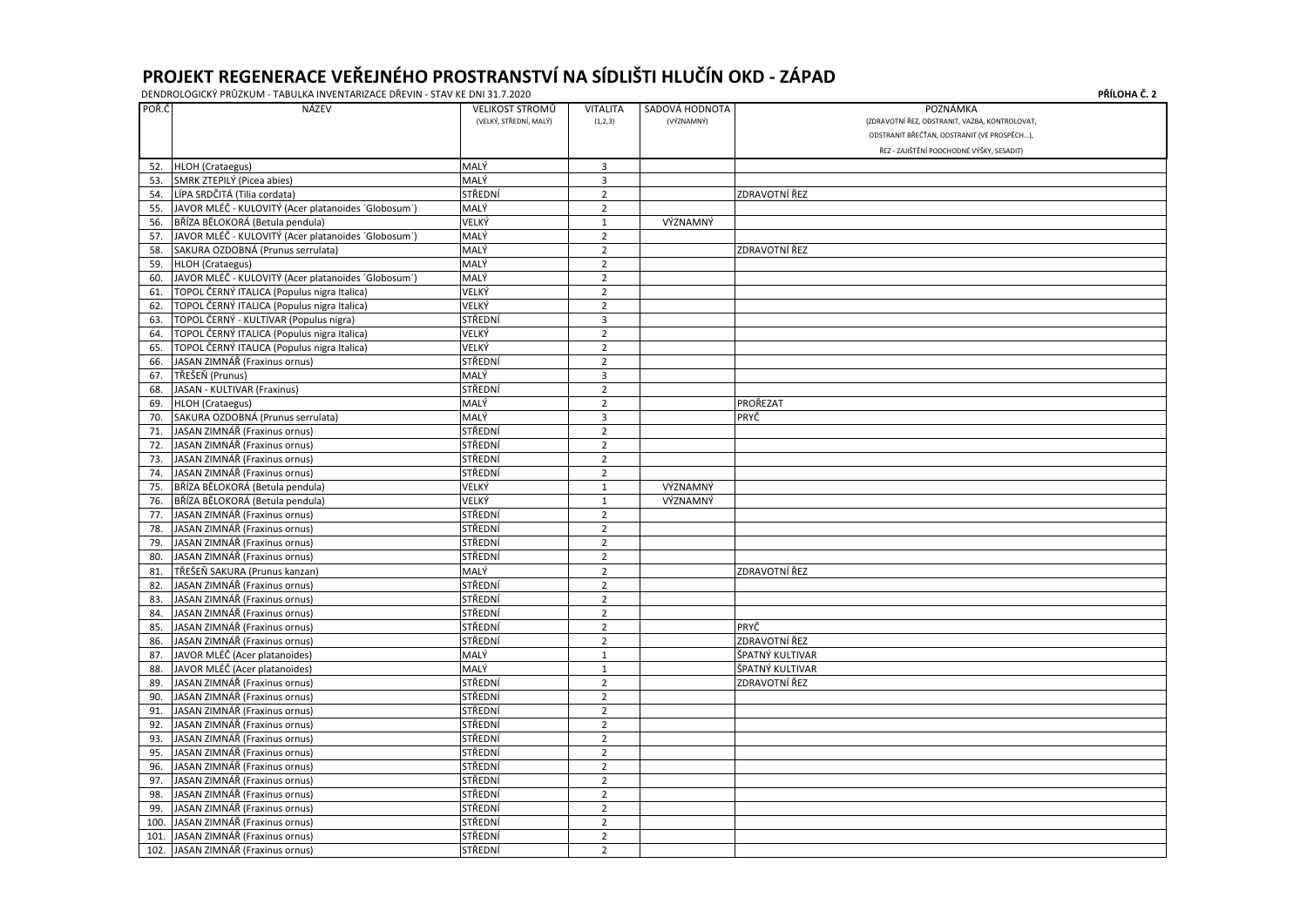| POŘ.Č | NÁZEV                                                       | <b>VELIKOST STROMŮ</b> | <b>VITALITA</b> | SADOVÁ HODNOTA | POZNÁMKA                                       |
|-------|-------------------------------------------------------------|------------------------|-----------------|----------------|------------------------------------------------|
|       |                                                             | (VELKÝ, STŘEDNÍ, MALÝ) | (1,2,3)         | (VÝZNAMNÝ)     | (ZDRAVOTNÍ ŘEZ, ODSTRANIT, VAZBA, KONTROLOVAT) |
|       |                                                             |                        |                 |                | ODSTRANIT BŘEČŤAN, ODSTRANIT (VE PROSPĚCH),    |
|       |                                                             |                        |                 |                | ŘEZ - ZAJIŠTĚNÍ PODCHODNÉ VÝŠKY, SESADIT)      |
| 103.  | JASAN ZIMNÁŘ (Fraxinus ornus)                               | STŘEDNÍ                | $\overline{2}$  |                |                                                |
| 105.  | JASAN ZIMNÁŘ (Fraxinus ornus)                               | STŘEDNÍ                | $\overline{2}$  |                | ZDRAVOTNÍ ŘEZ                                  |
| 106.  | JASAN ZIMNÁŘ (Fraxinus ornus)                               | STŘEDNÍ                | $\overline{2}$  |                | ZDRAVOTNÍ ŘEZ                                  |
| 107.  | JASAN ZIMNÁŘ (Fraxinus ornus)                               | STŘEDNÍ                | $\overline{2}$  |                | ZDRAVOTNÍ ŘEZ                                  |
| 108.  | JAVOR MLÉČ - KULOVITÝ (Acer platanoides 'Globosum')         | MALÝ                   | $\overline{2}$  |                |                                                |
| 109.  | JASAN ZIMNÁŘ (Fraxinus ornus)                               | STŘEDNÍ                | $\overline{2}$  |                | ZDRAVOTNÍ ŘEZ                                  |
| 110.  | TŘEŠEŇ SAKURA (Prunus kanzan)                               | MALÝ                   | $\overline{2}$  |                | ZDRAVOTNÍ ŘEZ                                  |
| 111.  | JASAN PŘEVISLÝ - KULTIVAR (Fraxinus excelsior "Pendula")    | STŘEDNÍ                | $\overline{2}$  |                | ZDRAVOTNÍ ŘEZ                                  |
| 112.  | HLOH (Crataegus)                                            | MALÝ                   | 3               |                |                                                |
| 113.  | JASAN PŘEVISLÝ - KULTIVAR (Fraxinus excelsior "Pendula")    | STŘEDNÍ                | $\overline{2}$  |                | ZDRAVOTNÍ ŘEZ                                  |
| 114.  | TŘEŠEŇ PTAČÍ (Prunus avium)                                 | STŘEDNÍ                | $\mathbf 1$     |                | ZDRAVOTNÍ ŘEZ                                  |
| 115.  | JASAN ZIMNÁŘ (Fraxinus ornus)                               | STŘEDNÍ                | $\overline{2}$  |                | ZDRAVOTNÍ ŘEZ                                  |
| 116.  | JASAN ZIMNÁŘ (Fraxinus ornus)                               | STŘEDNÍ                | $\overline{2}$  |                | ZDRAVOTNÍ ŘEZ                                  |
| 117.  | JASAN ZIMNÁŘ (Fraxinus ornus)                               | STŘEDNÍ                | $\overline{2}$  |                | ZDRAVOTNÍ ŘEZ                                  |
| 118.  | JASAN ZIMNÁŘ (Fraxinus ornus)                               | STŘEDNÍ                | $\overline{2}$  |                | <b>ODSTRANIT DLE SÍTÍ</b>                      |
| 119.  | JASAN ZIMNÁŘ (Fraxinus ornus)                               | STŘEDNÍ                | $\overline{2}$  |                | ODSTRANIT DLE SÍTÍ                             |
| 120.  | JASAN ZIMNÁŘ (Fraxinus ornus)                               | STŘEDNÍ                | $\overline{2}$  |                | <b>ODSTRANIT DLE SÍTÍ</b>                      |
| 121   | JASAN ZIMNÁŘ (Fraxinus ornus)                               | STŘEDNÍ                | $\overline{2}$  |                | <b>ODSTRANIT DLE SÍTÍ</b>                      |
| 122.  | JASAN ZIMNÁŘ (Fraxinus ornus)                               | STŘEDNÍ                | $\overline{2}$  |                |                                                |
| 123.  | JASAN ZIMNÁŘ (Fraxinus ornus)                               | STŘEDNÍ                | $\overline{2}$  |                |                                                |
| 124.  | BŘÍZA BĚLOKORÁ (Betula pendula)                             | VELKÝ                  | $\mathbf{1}$    | VÝZNAMNÝ       |                                                |
| 125.  | JASAN ZTEPILÝ (Fraxinus excelsior)                          | VELKÝ                  | $\mathbf{1}$    |                | ZDRAVOTNÍ ŘEZ                                  |
| 126.  | LÍPA SRDČITÁ (Tilia cordata)                                | VELKÝ                  | $\mathbf{1}$    |                |                                                |
| 127.  | <b>BUK LESNÍ (Fagus sylvatica)</b>                          | VELKÝ                  | $\mathbf{1}$    | VÝZNAMNÝ       |                                                |
| 128.  | JASAN ZTEPILÝ (Fraxinus excelsior)                          | MALÝ                   | 3               |                |                                                |
| 129.  | JAVOR MLÉČ (Acer platanoides)                               | VELKÝ                  | $\mathbf{1}$    |                |                                                |
| 130.  | JASAN ZTEPILÝ (Fraxinus excelsior)                          | STŘEDNÍ                | $\overline{2}$  |                | ODSTRANIT KONKURENČNÍ VÝHONY                   |
| 131.  | JASAN ZTEPILÝ (Fraxinus excelsior)                          | STŘEDNÍ                | $\overline{2}$  |                | ZDRAVOTNÍ ŘEZ                                  |
| 132.  | JASAN ZTEPILÝ (Fraxinus excelsior)                          | STŘEDNÍ                | $\mathbf 2$     |                | ZDRAVOTNÍ ŘEZ                                  |
| 133.  | JAVOR MLÉČ (Acer platanoides)                               | MALÝ                   | $\mathbf{1}$    |                | ŠPATNÝ KULTIVAR                                |
| 134.  | LÍPA SRDČITÁ (Tilia cordata)                                | VELKÝ                  | $\mathbf{1}$    |                | ZDRAVOTNÍ ŘEZ                                  |
|       | 135. LÍPA SRDČITÁ (Tilia cordata)                           | VELKÝ                  | $\mathbf{1}$    |                | ZDRAVOTNÍ ŘEZ                                  |
|       | 136. LÍPA SRDČITÁ (Tilia cordata)                           | VELKÝ                  | 3               |                |                                                |
| 137.  | LÍPA SRDČITÁ (Tilia cordata)                                | VELKÝ                  | $\mathbf{1}$    |                |                                                |
| 138.  | CYPŘIŠEK (Chamaecyparis)                                    | STŘEDNÍ                | $\overline{2}$  |                |                                                |
| 139.  | TŘEŠEŇ PTAČÍ (Prunus avium)                                 | MALÝ                   | $\mathbf{1}$    |                |                                                |
|       | 140. SAKURA OZDOBNÁ (Prunus serrulata)                      | MALÝ                   | $\overline{3}$  |                |                                                |
|       | 141. TIS ČERVENÝ (Taxus baccata)                            | MALÝ                   | $\overline{2}$  |                |                                                |
|       | 142. TIS ČERVENÝ (Taxus baccata)                            | MALÝ                   | $\overline{2}$  |                |                                                |
| 143.  | LÍPA SRDČITÁ (Tilia cordata)                                | VELKÝ                  | $\mathbf{1}$    | VÝZNAMNÝ       | ZDRAVOTNÍ ŘEZ                                  |
| 144.  | SMRK PICHLAVÝ (Picea pungens)                               | STŘEDNÍ                | 3               |                |                                                |
| 145.  | JAVOR TATARSKÝ (Acer tataricum)                             | MALÝ                   | $\overline{2}$  |                | ZDRAVOTNÍ ŘEZ                                  |
| 146.  | LÍPA SRDČITÁ (Tilia cordata)                                | VELKÝ                  | $\mathbf{1}$    | VÝZNAMNÝ       | ZDRAVOTNÍ ŘEZ                                  |
| 147.  | LÍPA SRDČITÁ (Tilia cordata)                                | STŘEDNÍ                | $\overline{2}$  |                | ZDRAVOTNÍ ŘEZ                                  |
| 148.  | SMRK PICHLAVÝ (Picea pungens)                               | MALÝ                   | $\overline{3}$  |                |                                                |
|       | 149. BUK LESNÍ PŘEVISLÝ (Fagus sylvatica Purpurea Fountain) | STŘEDNÍ                | $\mathbf{1}$    |                |                                                |
|       | 150. LÍPA SRDČITÁ (Tilia cordata)                           | VELKÝ                  | $\overline{2}$  |                | ZDRAVOTNÍ ŘEZ                                  |
|       | 151. CYPŘIŠEK (Chamaecyparis)                               | STŘEDNÍ                | $\overline{2}$  |                |                                                |

| PŘÍLOHA Č. 2 |  |
|--------------|--|
|--------------|--|

| KONTROLOVAT,               |
|----------------------------|
| E PROSPĚCH),               |
| KY, SESADIT <mark>)</mark> |
|                            |
|                            |
|                            |
|                            |
|                            |
|                            |
|                            |
|                            |
|                            |
|                            |
|                            |
|                            |
|                            |
|                            |
|                            |
|                            |
|                            |
|                            |
|                            |
|                            |
|                            |
|                            |
|                            |
|                            |
|                            |
|                            |
|                            |
|                            |
|                            |
|                            |
|                            |
|                            |
|                            |
|                            |
|                            |
|                            |
|                            |
|                            |
|                            |
|                            |
|                            |
|                            |
|                            |
|                            |
|                            |
|                            |
|                            |
|                            |
|                            |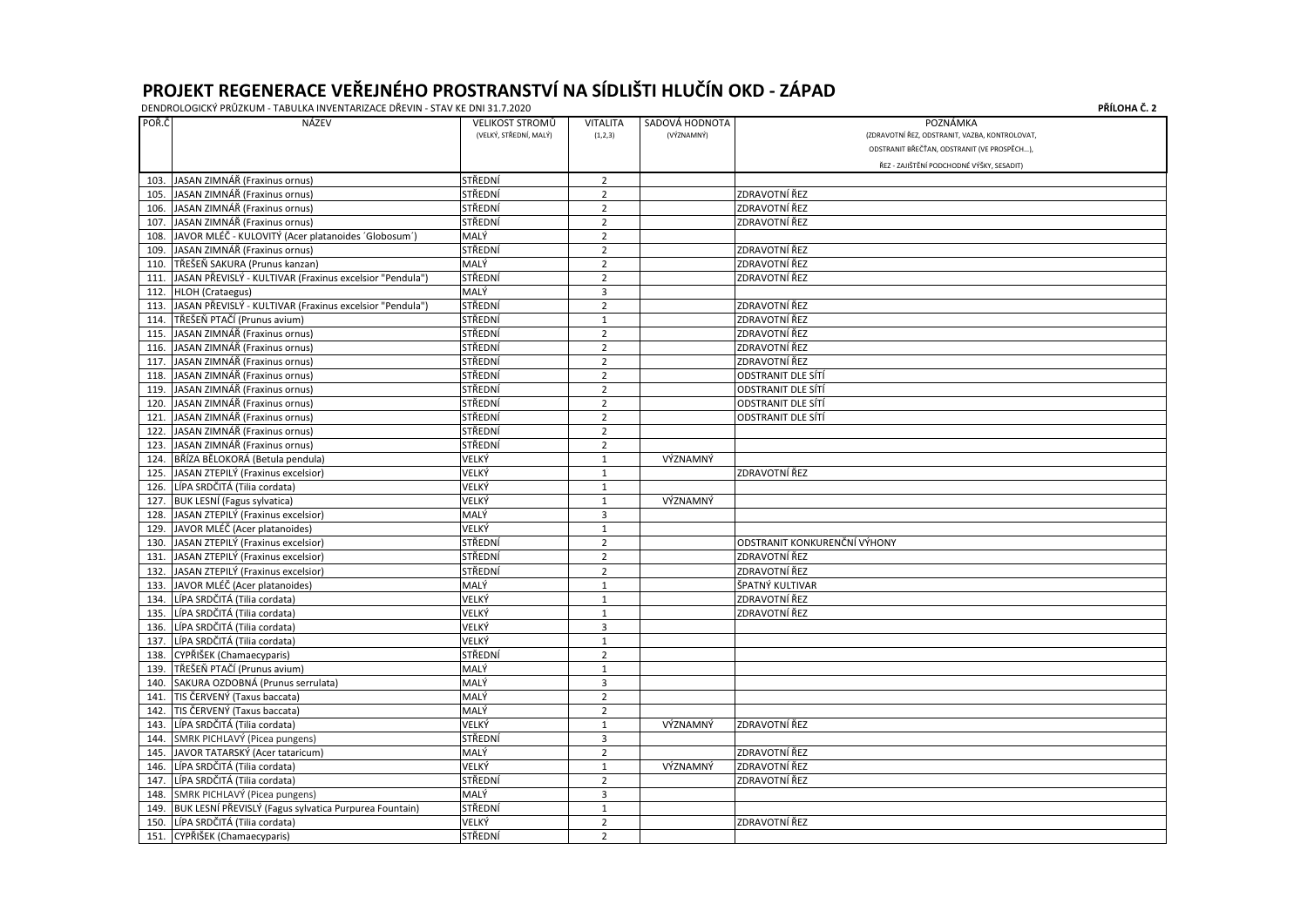| (VELKÝ, STŘEDNÍ, MALÝ)<br>(VÝZNAMNÝ)<br>(1,2,3)<br>ŘEZ - ZAJIŠTĚNÍ PODCHODNÉ VÝŠKY, SESADIT)<br>LÍPA SRDČITÁ (Tilia cordata)<br>MALÝ<br>152.<br>$\mathbf{1}$<br>LÍPA SRDČITÁ (Tilia cordata)<br>MALÝ<br>$\mathbf{1}$<br>153.<br>MALÝ<br>JAVOR MLÉČ (Acer platanoides)<br>$\overline{2}$<br>154.<br>LÍPA SRDČITÁ (Tilia cordata)<br>STŘEDNÍ<br>155.<br>$\mathbf{1}$<br>MODŘÍN OPADAVÝ (Larix decidua)<br>STŘEDNÍ<br>156.<br>$\mathbf{1}$<br>MALÝ<br><b>BOROVICE SP (Pinus)</b><br>$\overline{2}$<br>157.<br>MALÝ<br><b>BOROVICE SP (Pinus)</b><br>$\overline{2}$<br>158.<br>MALÝ<br><b>BOROVICE LESNÍ (Pinus sylvestris)</b><br>$\overline{3}$<br>159.<br>SMRK ZTEPILÝ (Picea abies)<br>3<br>160<br>VELKÝ<br>MALÝ<br>$\overline{2}$<br>JABLOŇ (Malus)<br>161<br>VRBA BABYLONSKÁ TORTUOSA (Salix babylonica)<br>MALÝ<br>$\overline{2}$<br>ŘEZ<br>162.<br>BŘÍZA BĚLOKORÁ (Betula pendula)<br>MALÝ<br>$\overline{2}$<br>163.<br>BŘÍZA BĚLOKORÁ (Betula pendula)<br>MALÝ<br>$\overline{2}$<br>164.<br>165. BŘÍZA BĚLOKORÁ (Betula pendula)<br>MALÝ<br>$\overline{2}$<br>MALÝ<br>BŘÍZA BĚLOKORÁ (Betula pendula)<br>$\overline{2}$<br>166.<br>MALÝ<br>BŘÍZA BĚLOKORÁ (Betula pendula)<br>$\overline{2}$<br>167.<br>LÍPA SRDČITÁ (Tilia cordata)<br>MALÝ<br>168.<br>$\mathbf{1}$<br>TOPOL ČERNÝ ITALICA (Populus nigra)<br>VELKÝ<br>$\overline{2}$<br>169.<br>$\overline{2}$<br>TOPOL ČERNÝ ITALICA (Populus nigra)<br>VELKÝ<br>170.<br>TOPOL ČERNÝ ITALICA (Populus nigra)<br>VELKÝ<br>$\overline{2}$<br>171.<br>SMRK PICHLAVÝ (Picea pungens)<br>MALÝ<br>3<br>172.<br>SMRK ZTEPILÝ (Picea abies)<br>MALÝ<br>3<br>173.<br>VRBA BABYLONSKÁ TORTUOSA (Salix babylonica)<br>MALÝ<br>$\overline{2}$<br>174.<br>MALÝ<br>JEŘÁB PTAČÍ (Sorbus aucuparia)<br>PROBÍRKA, PROŘEZ<br>$\overline{2}$<br>175.<br>176. HLOH (Crataegus)<br>MALÝ<br>3<br>TŘEŠEŇ PTAČÍ (Prunus avium)<br>ZDRAVOTNÍ ŘEZ<br>$\overline{2}$<br>MALÝ<br>177.<br>MALÝ<br>ŠPATNÝ KULTIVAR - ŠPATNĚ POUŽITO<br>JAVOR MLÉČ (Acer platanoides)<br>$\mathbf{1}$<br>178.<br>STŘEDNÍ<br>SMRK ZTEPILÝ (Picea abies)<br>3<br>179.<br>JAVOR MLÉČ (Acer platanoides)<br>MALÝ<br>ŠPATNÝ KULTIVAR - ŠPATNĚ POUŽITO<br>180.<br>$\mathbf 1$<br>JAVOR MLÉČ (Acer platanoides)<br>MALÝ<br>ŠPATNÝ KULTIVAR - ŠPATNĚ POUŽITO<br>181.<br>$\mathbf 1$<br>182. JAVOR MLÉČ (Acer platanoides)<br>MALÝ<br>ŠPATNÝ KULTIVAR - ŠPATNĚ POUŽITO<br>$\mathbf{1}$<br>MALÝ<br>183. JAVOR MLÉČ (Acer platanoides)<br>ŠPATNÝ KULTIVAR - ŠPATNĚ POUŽITO<br>$\mathbf{1}$<br>STŘEDNÍ<br>3<br>HLOH JEDNOSEMENNÝ (Crataegus monogyna)<br>184.<br>3<br>185. HLOH JEDNOSEMENNÝ (Crataegus monogyna)<br>STŘEDNÍ<br>STŘEDNÍ<br>3<br>186. HLOH JEDNOSEMENNÝ (Crataegus monogyna)<br>ZDRAVOTNÍ ŘEZ<br>LÍPA SRDČITÁ (Tilia cordata)<br>VELKÝ<br>VÝZNAMNÝ<br>187.<br>$\mathbf{1}$<br>STŘEDNÍ<br>HLOH JEDNOSEMENNÝ (Crataegus monogyna)<br>3<br>188.<br>LÍPA SRDČITÁ (Tilia cordata)<br>VELKÝ<br>ZDRAVOTNÍ ŘEZ<br>VÝZNAMNÝ<br>189.<br>$\mathbf{1}$<br>MALÝ<br>190. LÍPA SRDČITÁ (Tilia cordata)<br>$\overline{2}$<br>MALÝ<br>TŘEŠEŇ SAKURA (Prunus kanzan)<br>$\overline{2}$<br>191.<br>MALÝ<br>TŘEŠEŇ SAKURA (Prunus kanzan)<br>$\overline{2}$<br>192.<br>MALÝ<br>TŘEŠEŇ SAKURA (Prunus kanzan)<br>$\overline{2}$<br>193.<br>MALÝ<br>SAKURA OZDOBNÁ (Prunus serrulata)<br>3<br>194.<br>SMRK ZTEPILÝ (Picea abies)<br>VELKÝ<br>$\overline{2}$<br>195.<br>LÍPA SRDČITÁ (Tilia cordata)<br>VÝZNAMNÝ<br>ZDRAVOTNÍ ŘEZ<br>VELKÝ<br>196.<br>$\mathbf{1}$<br>LÍPA SRDČITÁ (Tilia cordata)<br>ZDRAVOTNÍ ŘEZ<br>VELKÝ<br>VÝZNAMNÝ<br>197.<br>$\mathbf{1}$ | POŘ.Č | <b>NÁZEV</b> | <b>VELIKOST STROMŮ</b> | <b>VITALITA</b> | SADOVÁ HODNOTA | POZNÁMKA                                      |
|-------------------------------------------------------------------------------------------------------------------------------------------------------------------------------------------------------------------------------------------------------------------------------------------------------------------------------------------------------------------------------------------------------------------------------------------------------------------------------------------------------------------------------------------------------------------------------------------------------------------------------------------------------------------------------------------------------------------------------------------------------------------------------------------------------------------------------------------------------------------------------------------------------------------------------------------------------------------------------------------------------------------------------------------------------------------------------------------------------------------------------------------------------------------------------------------------------------------------------------------------------------------------------------------------------------------------------------------------------------------------------------------------------------------------------------------------------------------------------------------------------------------------------------------------------------------------------------------------------------------------------------------------------------------------------------------------------------------------------------------------------------------------------------------------------------------------------------------------------------------------------------------------------------------------------------------------------------------------------------------------------------------------------------------------------------------------------------------------------------------------------------------------------------------------------------------------------------------------------------------------------------------------------------------------------------------------------------------------------------------------------------------------------------------------------------------------------------------------------------------------------------------------------------------------------------------------------------------------------------------------------------------------------------------------------------------------------------------------------------------------------------------------------------------------------------------------------------------------------------------------------------------------------------------------------------------------------------------------------------------------------------------------------------------------------------------------------------------------------------------------------------------------------------------------------------------------------------------------------------------------------------------------------------------------------------------------------------------------------------------------------------------------------------------------------------------------------------------------------------------------------------------------------------------------------|-------|--------------|------------------------|-----------------|----------------|-----------------------------------------------|
|                                                                                                                                                                                                                                                                                                                                                                                                                                                                                                                                                                                                                                                                                                                                                                                                                                                                                                                                                                                                                                                                                                                                                                                                                                                                                                                                                                                                                                                                                                                                                                                                                                                                                                                                                                                                                                                                                                                                                                                                                                                                                                                                                                                                                                                                                                                                                                                                                                                                                                                                                                                                                                                                                                                                                                                                                                                                                                                                                                                                                                                                                                                                                                                                                                                                                                                                                                                                                                                                                                                                                       |       |              |                        |                 |                | (ZDRAVOTNÍ ŘEZ, ODSTRANIT, VAZBA, KONTROLOVAT |
|                                                                                                                                                                                                                                                                                                                                                                                                                                                                                                                                                                                                                                                                                                                                                                                                                                                                                                                                                                                                                                                                                                                                                                                                                                                                                                                                                                                                                                                                                                                                                                                                                                                                                                                                                                                                                                                                                                                                                                                                                                                                                                                                                                                                                                                                                                                                                                                                                                                                                                                                                                                                                                                                                                                                                                                                                                                                                                                                                                                                                                                                                                                                                                                                                                                                                                                                                                                                                                                                                                                                                       |       |              |                        |                 |                | ODSTRANIT BŘEČŤAN, ODSTRANIT (VE PROSPĚCH),   |
|                                                                                                                                                                                                                                                                                                                                                                                                                                                                                                                                                                                                                                                                                                                                                                                                                                                                                                                                                                                                                                                                                                                                                                                                                                                                                                                                                                                                                                                                                                                                                                                                                                                                                                                                                                                                                                                                                                                                                                                                                                                                                                                                                                                                                                                                                                                                                                                                                                                                                                                                                                                                                                                                                                                                                                                                                                                                                                                                                                                                                                                                                                                                                                                                                                                                                                                                                                                                                                                                                                                                                       |       |              |                        |                 |                |                                               |
|                                                                                                                                                                                                                                                                                                                                                                                                                                                                                                                                                                                                                                                                                                                                                                                                                                                                                                                                                                                                                                                                                                                                                                                                                                                                                                                                                                                                                                                                                                                                                                                                                                                                                                                                                                                                                                                                                                                                                                                                                                                                                                                                                                                                                                                                                                                                                                                                                                                                                                                                                                                                                                                                                                                                                                                                                                                                                                                                                                                                                                                                                                                                                                                                                                                                                                                                                                                                                                                                                                                                                       |       |              |                        |                 |                |                                               |
|                                                                                                                                                                                                                                                                                                                                                                                                                                                                                                                                                                                                                                                                                                                                                                                                                                                                                                                                                                                                                                                                                                                                                                                                                                                                                                                                                                                                                                                                                                                                                                                                                                                                                                                                                                                                                                                                                                                                                                                                                                                                                                                                                                                                                                                                                                                                                                                                                                                                                                                                                                                                                                                                                                                                                                                                                                                                                                                                                                                                                                                                                                                                                                                                                                                                                                                                                                                                                                                                                                                                                       |       |              |                        |                 |                |                                               |
|                                                                                                                                                                                                                                                                                                                                                                                                                                                                                                                                                                                                                                                                                                                                                                                                                                                                                                                                                                                                                                                                                                                                                                                                                                                                                                                                                                                                                                                                                                                                                                                                                                                                                                                                                                                                                                                                                                                                                                                                                                                                                                                                                                                                                                                                                                                                                                                                                                                                                                                                                                                                                                                                                                                                                                                                                                                                                                                                                                                                                                                                                                                                                                                                                                                                                                                                                                                                                                                                                                                                                       |       |              |                        |                 |                |                                               |
|                                                                                                                                                                                                                                                                                                                                                                                                                                                                                                                                                                                                                                                                                                                                                                                                                                                                                                                                                                                                                                                                                                                                                                                                                                                                                                                                                                                                                                                                                                                                                                                                                                                                                                                                                                                                                                                                                                                                                                                                                                                                                                                                                                                                                                                                                                                                                                                                                                                                                                                                                                                                                                                                                                                                                                                                                                                                                                                                                                                                                                                                                                                                                                                                                                                                                                                                                                                                                                                                                                                                                       |       |              |                        |                 |                |                                               |
|                                                                                                                                                                                                                                                                                                                                                                                                                                                                                                                                                                                                                                                                                                                                                                                                                                                                                                                                                                                                                                                                                                                                                                                                                                                                                                                                                                                                                                                                                                                                                                                                                                                                                                                                                                                                                                                                                                                                                                                                                                                                                                                                                                                                                                                                                                                                                                                                                                                                                                                                                                                                                                                                                                                                                                                                                                                                                                                                                                                                                                                                                                                                                                                                                                                                                                                                                                                                                                                                                                                                                       |       |              |                        |                 |                |                                               |
|                                                                                                                                                                                                                                                                                                                                                                                                                                                                                                                                                                                                                                                                                                                                                                                                                                                                                                                                                                                                                                                                                                                                                                                                                                                                                                                                                                                                                                                                                                                                                                                                                                                                                                                                                                                                                                                                                                                                                                                                                                                                                                                                                                                                                                                                                                                                                                                                                                                                                                                                                                                                                                                                                                                                                                                                                                                                                                                                                                                                                                                                                                                                                                                                                                                                                                                                                                                                                                                                                                                                                       |       |              |                        |                 |                |                                               |
|                                                                                                                                                                                                                                                                                                                                                                                                                                                                                                                                                                                                                                                                                                                                                                                                                                                                                                                                                                                                                                                                                                                                                                                                                                                                                                                                                                                                                                                                                                                                                                                                                                                                                                                                                                                                                                                                                                                                                                                                                                                                                                                                                                                                                                                                                                                                                                                                                                                                                                                                                                                                                                                                                                                                                                                                                                                                                                                                                                                                                                                                                                                                                                                                                                                                                                                                                                                                                                                                                                                                                       |       |              |                        |                 |                |                                               |
|                                                                                                                                                                                                                                                                                                                                                                                                                                                                                                                                                                                                                                                                                                                                                                                                                                                                                                                                                                                                                                                                                                                                                                                                                                                                                                                                                                                                                                                                                                                                                                                                                                                                                                                                                                                                                                                                                                                                                                                                                                                                                                                                                                                                                                                                                                                                                                                                                                                                                                                                                                                                                                                                                                                                                                                                                                                                                                                                                                                                                                                                                                                                                                                                                                                                                                                                                                                                                                                                                                                                                       |       |              |                        |                 |                |                                               |
|                                                                                                                                                                                                                                                                                                                                                                                                                                                                                                                                                                                                                                                                                                                                                                                                                                                                                                                                                                                                                                                                                                                                                                                                                                                                                                                                                                                                                                                                                                                                                                                                                                                                                                                                                                                                                                                                                                                                                                                                                                                                                                                                                                                                                                                                                                                                                                                                                                                                                                                                                                                                                                                                                                                                                                                                                                                                                                                                                                                                                                                                                                                                                                                                                                                                                                                                                                                                                                                                                                                                                       |       |              |                        |                 |                |                                               |
|                                                                                                                                                                                                                                                                                                                                                                                                                                                                                                                                                                                                                                                                                                                                                                                                                                                                                                                                                                                                                                                                                                                                                                                                                                                                                                                                                                                                                                                                                                                                                                                                                                                                                                                                                                                                                                                                                                                                                                                                                                                                                                                                                                                                                                                                                                                                                                                                                                                                                                                                                                                                                                                                                                                                                                                                                                                                                                                                                                                                                                                                                                                                                                                                                                                                                                                                                                                                                                                                                                                                                       |       |              |                        |                 |                |                                               |
|                                                                                                                                                                                                                                                                                                                                                                                                                                                                                                                                                                                                                                                                                                                                                                                                                                                                                                                                                                                                                                                                                                                                                                                                                                                                                                                                                                                                                                                                                                                                                                                                                                                                                                                                                                                                                                                                                                                                                                                                                                                                                                                                                                                                                                                                                                                                                                                                                                                                                                                                                                                                                                                                                                                                                                                                                                                                                                                                                                                                                                                                                                                                                                                                                                                                                                                                                                                                                                                                                                                                                       |       |              |                        |                 |                |                                               |
|                                                                                                                                                                                                                                                                                                                                                                                                                                                                                                                                                                                                                                                                                                                                                                                                                                                                                                                                                                                                                                                                                                                                                                                                                                                                                                                                                                                                                                                                                                                                                                                                                                                                                                                                                                                                                                                                                                                                                                                                                                                                                                                                                                                                                                                                                                                                                                                                                                                                                                                                                                                                                                                                                                                                                                                                                                                                                                                                                                                                                                                                                                                                                                                                                                                                                                                                                                                                                                                                                                                                                       |       |              |                        |                 |                |                                               |
|                                                                                                                                                                                                                                                                                                                                                                                                                                                                                                                                                                                                                                                                                                                                                                                                                                                                                                                                                                                                                                                                                                                                                                                                                                                                                                                                                                                                                                                                                                                                                                                                                                                                                                                                                                                                                                                                                                                                                                                                                                                                                                                                                                                                                                                                                                                                                                                                                                                                                                                                                                                                                                                                                                                                                                                                                                                                                                                                                                                                                                                                                                                                                                                                                                                                                                                                                                                                                                                                                                                                                       |       |              |                        |                 |                |                                               |
|                                                                                                                                                                                                                                                                                                                                                                                                                                                                                                                                                                                                                                                                                                                                                                                                                                                                                                                                                                                                                                                                                                                                                                                                                                                                                                                                                                                                                                                                                                                                                                                                                                                                                                                                                                                                                                                                                                                                                                                                                                                                                                                                                                                                                                                                                                                                                                                                                                                                                                                                                                                                                                                                                                                                                                                                                                                                                                                                                                                                                                                                                                                                                                                                                                                                                                                                                                                                                                                                                                                                                       |       |              |                        |                 |                |                                               |
|                                                                                                                                                                                                                                                                                                                                                                                                                                                                                                                                                                                                                                                                                                                                                                                                                                                                                                                                                                                                                                                                                                                                                                                                                                                                                                                                                                                                                                                                                                                                                                                                                                                                                                                                                                                                                                                                                                                                                                                                                                                                                                                                                                                                                                                                                                                                                                                                                                                                                                                                                                                                                                                                                                                                                                                                                                                                                                                                                                                                                                                                                                                                                                                                                                                                                                                                                                                                                                                                                                                                                       |       |              |                        |                 |                |                                               |
|                                                                                                                                                                                                                                                                                                                                                                                                                                                                                                                                                                                                                                                                                                                                                                                                                                                                                                                                                                                                                                                                                                                                                                                                                                                                                                                                                                                                                                                                                                                                                                                                                                                                                                                                                                                                                                                                                                                                                                                                                                                                                                                                                                                                                                                                                                                                                                                                                                                                                                                                                                                                                                                                                                                                                                                                                                                                                                                                                                                                                                                                                                                                                                                                                                                                                                                                                                                                                                                                                                                                                       |       |              |                        |                 |                |                                               |
|                                                                                                                                                                                                                                                                                                                                                                                                                                                                                                                                                                                                                                                                                                                                                                                                                                                                                                                                                                                                                                                                                                                                                                                                                                                                                                                                                                                                                                                                                                                                                                                                                                                                                                                                                                                                                                                                                                                                                                                                                                                                                                                                                                                                                                                                                                                                                                                                                                                                                                                                                                                                                                                                                                                                                                                                                                                                                                                                                                                                                                                                                                                                                                                                                                                                                                                                                                                                                                                                                                                                                       |       |              |                        |                 |                |                                               |
|                                                                                                                                                                                                                                                                                                                                                                                                                                                                                                                                                                                                                                                                                                                                                                                                                                                                                                                                                                                                                                                                                                                                                                                                                                                                                                                                                                                                                                                                                                                                                                                                                                                                                                                                                                                                                                                                                                                                                                                                                                                                                                                                                                                                                                                                                                                                                                                                                                                                                                                                                                                                                                                                                                                                                                                                                                                                                                                                                                                                                                                                                                                                                                                                                                                                                                                                                                                                                                                                                                                                                       |       |              |                        |                 |                |                                               |
|                                                                                                                                                                                                                                                                                                                                                                                                                                                                                                                                                                                                                                                                                                                                                                                                                                                                                                                                                                                                                                                                                                                                                                                                                                                                                                                                                                                                                                                                                                                                                                                                                                                                                                                                                                                                                                                                                                                                                                                                                                                                                                                                                                                                                                                                                                                                                                                                                                                                                                                                                                                                                                                                                                                                                                                                                                                                                                                                                                                                                                                                                                                                                                                                                                                                                                                                                                                                                                                                                                                                                       |       |              |                        |                 |                |                                               |
|                                                                                                                                                                                                                                                                                                                                                                                                                                                                                                                                                                                                                                                                                                                                                                                                                                                                                                                                                                                                                                                                                                                                                                                                                                                                                                                                                                                                                                                                                                                                                                                                                                                                                                                                                                                                                                                                                                                                                                                                                                                                                                                                                                                                                                                                                                                                                                                                                                                                                                                                                                                                                                                                                                                                                                                                                                                                                                                                                                                                                                                                                                                                                                                                                                                                                                                                                                                                                                                                                                                                                       |       |              |                        |                 |                |                                               |
|                                                                                                                                                                                                                                                                                                                                                                                                                                                                                                                                                                                                                                                                                                                                                                                                                                                                                                                                                                                                                                                                                                                                                                                                                                                                                                                                                                                                                                                                                                                                                                                                                                                                                                                                                                                                                                                                                                                                                                                                                                                                                                                                                                                                                                                                                                                                                                                                                                                                                                                                                                                                                                                                                                                                                                                                                                                                                                                                                                                                                                                                                                                                                                                                                                                                                                                                                                                                                                                                                                                                                       |       |              |                        |                 |                |                                               |
|                                                                                                                                                                                                                                                                                                                                                                                                                                                                                                                                                                                                                                                                                                                                                                                                                                                                                                                                                                                                                                                                                                                                                                                                                                                                                                                                                                                                                                                                                                                                                                                                                                                                                                                                                                                                                                                                                                                                                                                                                                                                                                                                                                                                                                                                                                                                                                                                                                                                                                                                                                                                                                                                                                                                                                                                                                                                                                                                                                                                                                                                                                                                                                                                                                                                                                                                                                                                                                                                                                                                                       |       |              |                        |                 |                |                                               |
|                                                                                                                                                                                                                                                                                                                                                                                                                                                                                                                                                                                                                                                                                                                                                                                                                                                                                                                                                                                                                                                                                                                                                                                                                                                                                                                                                                                                                                                                                                                                                                                                                                                                                                                                                                                                                                                                                                                                                                                                                                                                                                                                                                                                                                                                                                                                                                                                                                                                                                                                                                                                                                                                                                                                                                                                                                                                                                                                                                                                                                                                                                                                                                                                                                                                                                                                                                                                                                                                                                                                                       |       |              |                        |                 |                |                                               |
|                                                                                                                                                                                                                                                                                                                                                                                                                                                                                                                                                                                                                                                                                                                                                                                                                                                                                                                                                                                                                                                                                                                                                                                                                                                                                                                                                                                                                                                                                                                                                                                                                                                                                                                                                                                                                                                                                                                                                                                                                                                                                                                                                                                                                                                                                                                                                                                                                                                                                                                                                                                                                                                                                                                                                                                                                                                                                                                                                                                                                                                                                                                                                                                                                                                                                                                                                                                                                                                                                                                                                       |       |              |                        |                 |                |                                               |
|                                                                                                                                                                                                                                                                                                                                                                                                                                                                                                                                                                                                                                                                                                                                                                                                                                                                                                                                                                                                                                                                                                                                                                                                                                                                                                                                                                                                                                                                                                                                                                                                                                                                                                                                                                                                                                                                                                                                                                                                                                                                                                                                                                                                                                                                                                                                                                                                                                                                                                                                                                                                                                                                                                                                                                                                                                                                                                                                                                                                                                                                                                                                                                                                                                                                                                                                                                                                                                                                                                                                                       |       |              |                        |                 |                |                                               |
|                                                                                                                                                                                                                                                                                                                                                                                                                                                                                                                                                                                                                                                                                                                                                                                                                                                                                                                                                                                                                                                                                                                                                                                                                                                                                                                                                                                                                                                                                                                                                                                                                                                                                                                                                                                                                                                                                                                                                                                                                                                                                                                                                                                                                                                                                                                                                                                                                                                                                                                                                                                                                                                                                                                                                                                                                                                                                                                                                                                                                                                                                                                                                                                                                                                                                                                                                                                                                                                                                                                                                       |       |              |                        |                 |                |                                               |
|                                                                                                                                                                                                                                                                                                                                                                                                                                                                                                                                                                                                                                                                                                                                                                                                                                                                                                                                                                                                                                                                                                                                                                                                                                                                                                                                                                                                                                                                                                                                                                                                                                                                                                                                                                                                                                                                                                                                                                                                                                                                                                                                                                                                                                                                                                                                                                                                                                                                                                                                                                                                                                                                                                                                                                                                                                                                                                                                                                                                                                                                                                                                                                                                                                                                                                                                                                                                                                                                                                                                                       |       |              |                        |                 |                |                                               |
|                                                                                                                                                                                                                                                                                                                                                                                                                                                                                                                                                                                                                                                                                                                                                                                                                                                                                                                                                                                                                                                                                                                                                                                                                                                                                                                                                                                                                                                                                                                                                                                                                                                                                                                                                                                                                                                                                                                                                                                                                                                                                                                                                                                                                                                                                                                                                                                                                                                                                                                                                                                                                                                                                                                                                                                                                                                                                                                                                                                                                                                                                                                                                                                                                                                                                                                                                                                                                                                                                                                                                       |       |              |                        |                 |                |                                               |
|                                                                                                                                                                                                                                                                                                                                                                                                                                                                                                                                                                                                                                                                                                                                                                                                                                                                                                                                                                                                                                                                                                                                                                                                                                                                                                                                                                                                                                                                                                                                                                                                                                                                                                                                                                                                                                                                                                                                                                                                                                                                                                                                                                                                                                                                                                                                                                                                                                                                                                                                                                                                                                                                                                                                                                                                                                                                                                                                                                                                                                                                                                                                                                                                                                                                                                                                                                                                                                                                                                                                                       |       |              |                        |                 |                |                                               |
|                                                                                                                                                                                                                                                                                                                                                                                                                                                                                                                                                                                                                                                                                                                                                                                                                                                                                                                                                                                                                                                                                                                                                                                                                                                                                                                                                                                                                                                                                                                                                                                                                                                                                                                                                                                                                                                                                                                                                                                                                                                                                                                                                                                                                                                                                                                                                                                                                                                                                                                                                                                                                                                                                                                                                                                                                                                                                                                                                                                                                                                                                                                                                                                                                                                                                                                                                                                                                                                                                                                                                       |       |              |                        |                 |                |                                               |
|                                                                                                                                                                                                                                                                                                                                                                                                                                                                                                                                                                                                                                                                                                                                                                                                                                                                                                                                                                                                                                                                                                                                                                                                                                                                                                                                                                                                                                                                                                                                                                                                                                                                                                                                                                                                                                                                                                                                                                                                                                                                                                                                                                                                                                                                                                                                                                                                                                                                                                                                                                                                                                                                                                                                                                                                                                                                                                                                                                                                                                                                                                                                                                                                                                                                                                                                                                                                                                                                                                                                                       |       |              |                        |                 |                |                                               |
|                                                                                                                                                                                                                                                                                                                                                                                                                                                                                                                                                                                                                                                                                                                                                                                                                                                                                                                                                                                                                                                                                                                                                                                                                                                                                                                                                                                                                                                                                                                                                                                                                                                                                                                                                                                                                                                                                                                                                                                                                                                                                                                                                                                                                                                                                                                                                                                                                                                                                                                                                                                                                                                                                                                                                                                                                                                                                                                                                                                                                                                                                                                                                                                                                                                                                                                                                                                                                                                                                                                                                       |       |              |                        |                 |                |                                               |
|                                                                                                                                                                                                                                                                                                                                                                                                                                                                                                                                                                                                                                                                                                                                                                                                                                                                                                                                                                                                                                                                                                                                                                                                                                                                                                                                                                                                                                                                                                                                                                                                                                                                                                                                                                                                                                                                                                                                                                                                                                                                                                                                                                                                                                                                                                                                                                                                                                                                                                                                                                                                                                                                                                                                                                                                                                                                                                                                                                                                                                                                                                                                                                                                                                                                                                                                                                                                                                                                                                                                                       |       |              |                        |                 |                |                                               |
|                                                                                                                                                                                                                                                                                                                                                                                                                                                                                                                                                                                                                                                                                                                                                                                                                                                                                                                                                                                                                                                                                                                                                                                                                                                                                                                                                                                                                                                                                                                                                                                                                                                                                                                                                                                                                                                                                                                                                                                                                                                                                                                                                                                                                                                                                                                                                                                                                                                                                                                                                                                                                                                                                                                                                                                                                                                                                                                                                                                                                                                                                                                                                                                                                                                                                                                                                                                                                                                                                                                                                       |       |              |                        |                 |                |                                               |
|                                                                                                                                                                                                                                                                                                                                                                                                                                                                                                                                                                                                                                                                                                                                                                                                                                                                                                                                                                                                                                                                                                                                                                                                                                                                                                                                                                                                                                                                                                                                                                                                                                                                                                                                                                                                                                                                                                                                                                                                                                                                                                                                                                                                                                                                                                                                                                                                                                                                                                                                                                                                                                                                                                                                                                                                                                                                                                                                                                                                                                                                                                                                                                                                                                                                                                                                                                                                                                                                                                                                                       |       |              |                        |                 |                |                                               |
|                                                                                                                                                                                                                                                                                                                                                                                                                                                                                                                                                                                                                                                                                                                                                                                                                                                                                                                                                                                                                                                                                                                                                                                                                                                                                                                                                                                                                                                                                                                                                                                                                                                                                                                                                                                                                                                                                                                                                                                                                                                                                                                                                                                                                                                                                                                                                                                                                                                                                                                                                                                                                                                                                                                                                                                                                                                                                                                                                                                                                                                                                                                                                                                                                                                                                                                                                                                                                                                                                                                                                       |       |              |                        |                 |                |                                               |
|                                                                                                                                                                                                                                                                                                                                                                                                                                                                                                                                                                                                                                                                                                                                                                                                                                                                                                                                                                                                                                                                                                                                                                                                                                                                                                                                                                                                                                                                                                                                                                                                                                                                                                                                                                                                                                                                                                                                                                                                                                                                                                                                                                                                                                                                                                                                                                                                                                                                                                                                                                                                                                                                                                                                                                                                                                                                                                                                                                                                                                                                                                                                                                                                                                                                                                                                                                                                                                                                                                                                                       |       |              |                        |                 |                |                                               |
|                                                                                                                                                                                                                                                                                                                                                                                                                                                                                                                                                                                                                                                                                                                                                                                                                                                                                                                                                                                                                                                                                                                                                                                                                                                                                                                                                                                                                                                                                                                                                                                                                                                                                                                                                                                                                                                                                                                                                                                                                                                                                                                                                                                                                                                                                                                                                                                                                                                                                                                                                                                                                                                                                                                                                                                                                                                                                                                                                                                                                                                                                                                                                                                                                                                                                                                                                                                                                                                                                                                                                       |       |              |                        |                 |                |                                               |
|                                                                                                                                                                                                                                                                                                                                                                                                                                                                                                                                                                                                                                                                                                                                                                                                                                                                                                                                                                                                                                                                                                                                                                                                                                                                                                                                                                                                                                                                                                                                                                                                                                                                                                                                                                                                                                                                                                                                                                                                                                                                                                                                                                                                                                                                                                                                                                                                                                                                                                                                                                                                                                                                                                                                                                                                                                                                                                                                                                                                                                                                                                                                                                                                                                                                                                                                                                                                                                                                                                                                                       |       |              |                        |                 |                |                                               |
|                                                                                                                                                                                                                                                                                                                                                                                                                                                                                                                                                                                                                                                                                                                                                                                                                                                                                                                                                                                                                                                                                                                                                                                                                                                                                                                                                                                                                                                                                                                                                                                                                                                                                                                                                                                                                                                                                                                                                                                                                                                                                                                                                                                                                                                                                                                                                                                                                                                                                                                                                                                                                                                                                                                                                                                                                                                                                                                                                                                                                                                                                                                                                                                                                                                                                                                                                                                                                                                                                                                                                       |       |              |                        |                 |                |                                               |
|                                                                                                                                                                                                                                                                                                                                                                                                                                                                                                                                                                                                                                                                                                                                                                                                                                                                                                                                                                                                                                                                                                                                                                                                                                                                                                                                                                                                                                                                                                                                                                                                                                                                                                                                                                                                                                                                                                                                                                                                                                                                                                                                                                                                                                                                                                                                                                                                                                                                                                                                                                                                                                                                                                                                                                                                                                                                                                                                                                                                                                                                                                                                                                                                                                                                                                                                                                                                                                                                                                                                                       |       |              |                        |                 |                |                                               |
|                                                                                                                                                                                                                                                                                                                                                                                                                                                                                                                                                                                                                                                                                                                                                                                                                                                                                                                                                                                                                                                                                                                                                                                                                                                                                                                                                                                                                                                                                                                                                                                                                                                                                                                                                                                                                                                                                                                                                                                                                                                                                                                                                                                                                                                                                                                                                                                                                                                                                                                                                                                                                                                                                                                                                                                                                                                                                                                                                                                                                                                                                                                                                                                                                                                                                                                                                                                                                                                                                                                                                       |       |              |                        |                 |                |                                               |
|                                                                                                                                                                                                                                                                                                                                                                                                                                                                                                                                                                                                                                                                                                                                                                                                                                                                                                                                                                                                                                                                                                                                                                                                                                                                                                                                                                                                                                                                                                                                                                                                                                                                                                                                                                                                                                                                                                                                                                                                                                                                                                                                                                                                                                                                                                                                                                                                                                                                                                                                                                                                                                                                                                                                                                                                                                                                                                                                                                                                                                                                                                                                                                                                                                                                                                                                                                                                                                                                                                                                                       |       |              |                        |                 |                |                                               |
|                                                                                                                                                                                                                                                                                                                                                                                                                                                                                                                                                                                                                                                                                                                                                                                                                                                                                                                                                                                                                                                                                                                                                                                                                                                                                                                                                                                                                                                                                                                                                                                                                                                                                                                                                                                                                                                                                                                                                                                                                                                                                                                                                                                                                                                                                                                                                                                                                                                                                                                                                                                                                                                                                                                                                                                                                                                                                                                                                                                                                                                                                                                                                                                                                                                                                                                                                                                                                                                                                                                                                       |       |              |                        |                 |                |                                               |
|                                                                                                                                                                                                                                                                                                                                                                                                                                                                                                                                                                                                                                                                                                                                                                                                                                                                                                                                                                                                                                                                                                                                                                                                                                                                                                                                                                                                                                                                                                                                                                                                                                                                                                                                                                                                                                                                                                                                                                                                                                                                                                                                                                                                                                                                                                                                                                                                                                                                                                                                                                                                                                                                                                                                                                                                                                                                                                                                                                                                                                                                                                                                                                                                                                                                                                                                                                                                                                                                                                                                                       |       |              |                        |                 |                |                                               |
|                                                                                                                                                                                                                                                                                                                                                                                                                                                                                                                                                                                                                                                                                                                                                                                                                                                                                                                                                                                                                                                                                                                                                                                                                                                                                                                                                                                                                                                                                                                                                                                                                                                                                                                                                                                                                                                                                                                                                                                                                                                                                                                                                                                                                                                                                                                                                                                                                                                                                                                                                                                                                                                                                                                                                                                                                                                                                                                                                                                                                                                                                                                                                                                                                                                                                                                                                                                                                                                                                                                                                       |       |              |                        |                 |                |                                               |
| ZDRAVOTNÍ ŘEZ<br>198. LÍPA SRDČITÁ (Tilia cordata)<br>VELKÝ<br>VÝZNAMNÝ<br>$\mathbf{1}$                                                                                                                                                                                                                                                                                                                                                                                                                                                                                                                                                                                                                                                                                                                                                                                                                                                                                                                                                                                                                                                                                                                                                                                                                                                                                                                                                                                                                                                                                                                                                                                                                                                                                                                                                                                                                                                                                                                                                                                                                                                                                                                                                                                                                                                                                                                                                                                                                                                                                                                                                                                                                                                                                                                                                                                                                                                                                                                                                                                                                                                                                                                                                                                                                                                                                                                                                                                                                                                               |       |              |                        |                 |                |                                               |
| 199. LÍPA SRDČITÁ (Tilia cordata)<br>VELKÝ<br>VÝZNAMNÝ<br>ODSTRANIT VÝMLADKY<br>$\mathbf{1}$                                                                                                                                                                                                                                                                                                                                                                                                                                                                                                                                                                                                                                                                                                                                                                                                                                                                                                                                                                                                                                                                                                                                                                                                                                                                                                                                                                                                                                                                                                                                                                                                                                                                                                                                                                                                                                                                                                                                                                                                                                                                                                                                                                                                                                                                                                                                                                                                                                                                                                                                                                                                                                                                                                                                                                                                                                                                                                                                                                                                                                                                                                                                                                                                                                                                                                                                                                                                                                                          |       |              |                        |                 |                |                                               |

| PŘÍLOHA Č. 2 |  |
|--------------|--|
|--------------|--|

| KONTROLOVAT,               |
|----------------------------|
| E PROSPĚCH),               |
| KY, SESADIT <mark>)</mark> |
|                            |
|                            |
|                            |
|                            |
|                            |
|                            |
|                            |
|                            |
|                            |
|                            |
|                            |
|                            |
|                            |
|                            |
|                            |
|                            |
|                            |
|                            |
|                            |
|                            |
|                            |
|                            |
|                            |
|                            |
|                            |
|                            |
|                            |
|                            |
|                            |
|                            |
|                            |
|                            |
|                            |
|                            |
|                            |
|                            |
|                            |
|                            |
|                            |
|                            |
|                            |
|                            |
|                            |
|                            |
|                            |
|                            |
|                            |
|                            |
|                            |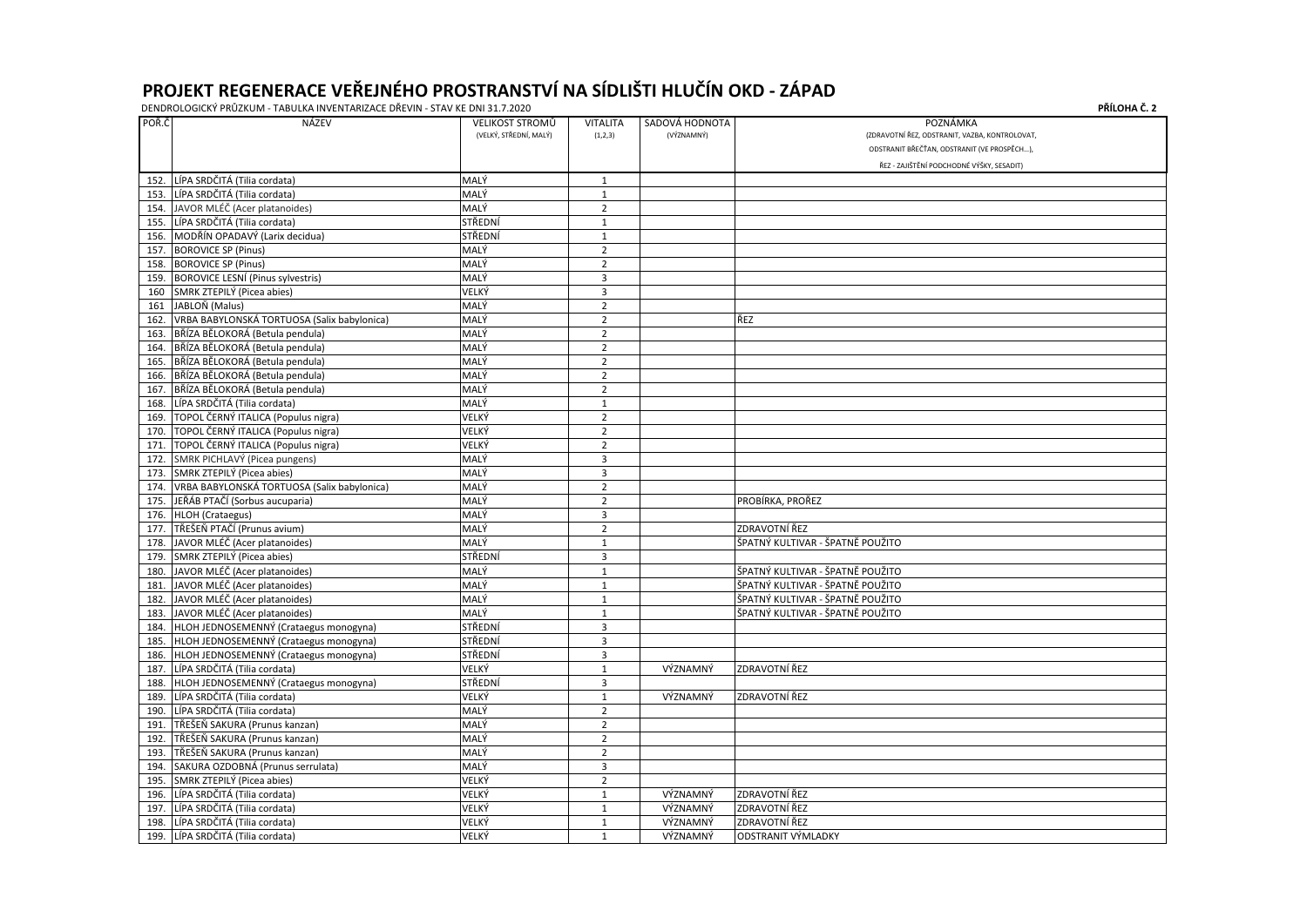| POŘ.Č | <b>NÁZEV</b>                           | <b>VELIKOST STROMŮ</b> | <b>VITALITA</b> | SADOVÁ HODNOTA | POZNÁMKA                                       |
|-------|----------------------------------------|------------------------|-----------------|----------------|------------------------------------------------|
|       |                                        | (VELKÝ, STŘEDNÍ, MALÝ) | (1,2,3)         | (VÝZNAMNÝ)     | (ZDRAVOTNÍ ŘEZ, ODSTRANIT, VAZBA, KONTROLOVAT) |
|       |                                        |                        |                 |                | ODSTRANIT BŘEČŤAN, ODSTRANIT (VE PROSPĚCH),    |
|       |                                        |                        |                 |                | ŘEZ - ZAJIŠTĚNÍ PODCHODNÉ VÝŠKY, SESADIT)      |
| 200.  | TŘEŠEŇ (Prunus)                        | MALÝ                   | $\mathbf{1}$    |                |                                                |
| 201   | SAKURA OZDOBNÁ (Prunus serrulata)      | MALÝ                   | $\overline{2}$  |                |                                                |
| 202.  | TŘEŠEŇ (Prunus)                        | MALÝ                   | $\mathbf 1$     |                |                                                |
| 203.  | OŘEŠÁK KRÁLOVSKÝ (Juglans regia)       | MALÝ                   | $\mathbf{1}$    |                |                                                |
| 204.  | TŘEŠEŇ (Prunus)                        | MALÝ                   | $\mathbf{1}$    |                |                                                |
| 205.  | TŘEŠEŇ (Prunus)                        | MALÝ                   | $\mathbf{1}$    |                |                                                |
| 206.  | TŘEŠEŇ (Prunus)                        | MALÝ                   | $\mathbf{1}$    |                |                                                |
| 207.  | SAKURA OZDOBNÁ (Prunus serrulata)      | STŘEDNÍ                | $\overline{2}$  |                |                                                |
| 208.  | SAKURA OZDOBNÁ (Prunus serrulata)      | STŘEDNÍ                | $\mathbf 2$     |                |                                                |
| 209.  | VRBA SP. (Salix)                       | MALÝ                   | $\overline{2}$  |                |                                                |
| 210.  | VRBA SP. (Salix)                       | MALÝ                   | $\overline{2}$  |                |                                                |
| 211.  | TÚJE - ZERAV (Thuja)                   | STŘEDNÍ                | $\overline{2}$  |                | 4 kusy                                         |
| 212.  | SAKURA OZDOBNÁ (Prunus serrulata)      | STŘEDNÍ                | $\overline{2}$  |                |                                                |
|       | 213. SAKURA OZDOBNÁ (Prunus serrulata) | STŘEDNÍ                | $\overline{2}$  |                |                                                |
| 214.  | SAKURA OZDOBNÁ (Prunus serrulata)      | STŘEDNÍ                | $\overline{2}$  |                |                                                |
| 215.  | SAKURA OZDOBNÁ (Prunus serrulata)      | STŘEDNÍ                | $\overline{2}$  |                |                                                |
| 216.  | SAKURA OZDOBNÁ (Prunus serrulata)      | MALÝ                   | $\overline{2}$  |                |                                                |
| 217.  | SAKURA OZDOBNÁ (Prunus serrulata)      | MALÝ                   | $\overline{2}$  |                |                                                |
| 218.  | SAKURA OZDOBNÁ (Prunus serrulata)      | MALÝ                   | $\overline{2}$  |                |                                                |
| 219.  | TŘEŠEŇ (Prunus)                        | MALÝ                   | $\mathbf{1}$    |                |                                                |
| 220.  | SAKURA OZDOBNÁ (Prunus serrulata)      | MALÝ                   | $\overline{2}$  |                |                                                |
|       | 221. SAKURA OZDOBNÁ (Prunus serrulata) | MALÝ                   | $\overline{2}$  |                |                                                |
| 222.  | TŘEŠEŇ (Prunus)                        | MALÝ                   | $\mathbf{1}$    |                |                                                |
| 223.  | TŘEŠEŇ (Prunus)                        | MALÝ                   | $\mathbf{1}$    |                |                                                |
| 224.  | TŘEŠEŇ (Prunus)                        | MALÝ                   | $\mathbf{1}$    |                |                                                |
| 225.  | TŘEŠEŇ (Prunus)                        | MALÝ                   | $\mathbf{1}$    |                |                                                |
| 226.  | TŘEŠEŇ (Prunus)                        | MALÝ                   | $\mathbf{1}$    |                |                                                |
| 227.  | TŘEŠEŇ (Prunus)                        | MALÝ                   | $\mathbf{1}$    |                |                                                |
| 228.  | TŘEŠEŇ (Prunus)                        | MALÝ                   | $\mathbf{1}$    |                |                                                |
| 229.  | TŘEŠEŇ (Prunus)                        | MALÝ                   | 1               |                |                                                |
| 230.  | TŘEŠEŇ (Prunus)                        | MALÝ                   | $\mathbf{1}$    |                |                                                |
|       | 231. OŘEŠÁK KRÁLOVSKÝ (Juglans regia)  | MALÝ                   | $\mathbf 1$     |                |                                                |
| 232.  | TOPOL OSIKA (Populus tremula)          | VELKÝ                  | $\mathbf 1$     | VÝZNAMNÝ       |                                                |
| 233.  | BŘÍZA BĚLOKORÁ (Betula pendula)        | VELKÝ                  | $\mathbf{1}$    |                |                                                |
| 234.  | TOPOL SP (Populus)                     | VELKÝ                  | $\mathbf{1}$    |                |                                                |
| 235.  | BŘÍZA BĚLOKORÁ (Betula pendula)        | VELKÝ                  | $\mathbf 1$     |                |                                                |
| 236.  | BŘÍZA BĚLOKORÁ (Betula pendula)        | VELKÝ                  | $\mathbf{1}$    |                |                                                |
| 237.  | BOROVICE ČERNÁ (Pinus nigra)           | MALÝ                   | $\overline{2}$  |                |                                                |
|       | 238. BŘÍZA BĚLOKORÁ (Betula pendula)   | VELKÝ                  | $\mathbf{1}$    |                |                                                |
|       | 239. BŘÍZA BĚLOKORÁ (Betula pendula)   | VELKÝ                  | $\mathbf{1}$    |                |                                                |
|       | 240. BŘÍZA BĚLOKORÁ (Betula pendula)   | VELKÝ                  | $\mathbf{1}$    |                |                                                |
| 241.  | BŘÍZA BĚLOKORÁ (Betula pendula)        | VELKÝ                  | $\mathbf{1}$    |                |                                                |
| 242.  | BŘÍZA BĚLOKORÁ (Betula pendula)        | VELKÝ                  | $\mathbf{1}$    |                |                                                |
| 243.  | BŘÍZA BĚLOKORÁ (Betula pendula)        | VELKÝ                  | $\mathbf{1}$    |                |                                                |
| 244.  | BŘÍZA BĚLOKORÁ (Betula pendula)        | VELKÝ                  | $\mathbf{1}$    |                |                                                |
|       | 245. BŘÍZA BĚLOKORÁ (Betula pendula)   | VELKÝ                  | $\mathbf{1}$    |                |                                                |
|       | 246. MODŘÍN OPADAVÝ (Larix decidua)    | STŘEDNÍ                | $\overline{2}$  |                |                                                |
|       | 247. MODŘÍN OPADAVÝ (Larix decidua)    | STŘEDNÍ                | $\overline{2}$  |                |                                                |
|       |                                        |                        |                 |                |                                                |

| PŘÍLOHA Č. 2 |  |
|--------------|--|
|--------------|--|

| KONTROLOVAT,               |
|----------------------------|
| E PROSPĚCH),               |
| KY, SESADIT <mark>)</mark> |
|                            |
|                            |
|                            |
|                            |
|                            |
|                            |
|                            |
|                            |
|                            |
|                            |
|                            |
|                            |
|                            |
|                            |
|                            |
|                            |
|                            |
|                            |
|                            |
|                            |
|                            |
|                            |
|                            |
|                            |
|                            |
|                            |
|                            |
|                            |
|                            |
|                            |
|                            |
|                            |
|                            |
|                            |
|                            |
|                            |
|                            |
|                            |
|                            |
|                            |
|                            |
|                            |
|                            |
|                            |
|                            |
|                            |
|                            |
|                            |
|                            |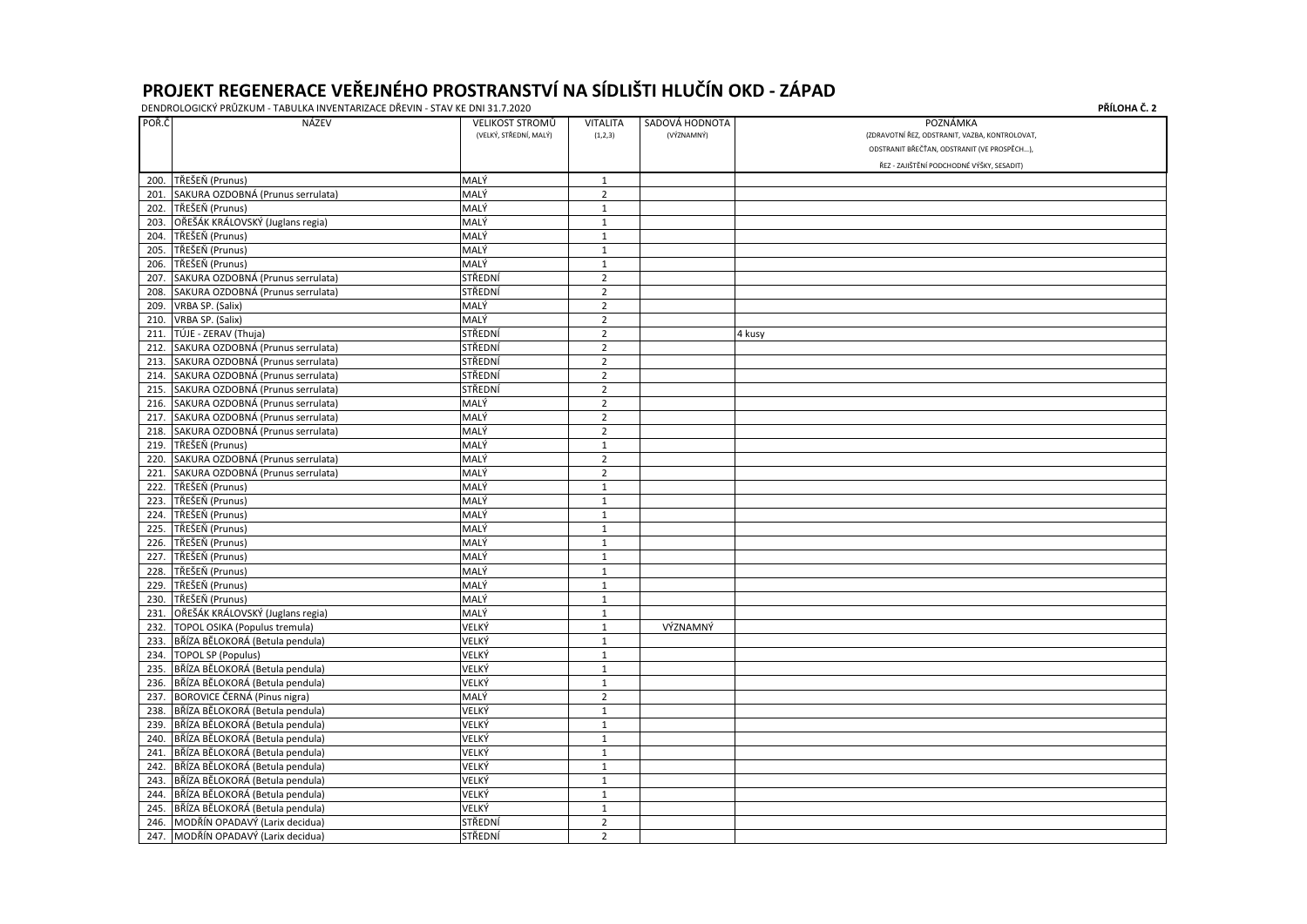| POŘ.Č | NÁZEV                                               | <b>VELIKOST STROMŮ</b> | <b>VITALITA</b> | SADOVÁ HODNOTA | POZNÁMKA                                       |
|-------|-----------------------------------------------------|------------------------|-----------------|----------------|------------------------------------------------|
|       |                                                     | (VELKÝ, STŘEDNÍ, MALÝ) | (1,2,3)         | (VÝZNAMNÝ)     | (ZDRAVOTNÍ ŘEZ, ODSTRANIT, VAZBA, KONTROLOVAT) |
|       |                                                     |                        |                 |                | ODSTRANIT BŘEČŤAN, ODSTRANIT (VE PROSPĚCH),    |
|       |                                                     |                        |                 |                | ŘEZ - ZAJIŠTĚNÍ PODCHODNÉ VÝŠKY, SESADIT)      |
| 248.  | MODŘÍN OPADAVÝ (Larix decidua)                      | STŘEDNÍ                | $\overline{2}$  |                |                                                |
| 249.  | LÍPA SRDČITÁ (Tilia cordata)                        | MALÝ                   | $\mathbf{1}$    |                |                                                |
| 250.  | LÍPA SRDČITÁ (Tilia cordata)                        | MALÝ                   | $\mathbf{1}$    |                |                                                |
| 251.  | LÍPA SRDČITÁ (Tilia cordata)                        | MALÝ                   | $\mathbf{1}$    |                |                                                |
| 252.  | LÍPA SRDČITÁ (Tilia cordata)                        | STŘEDNÍ                | $\mathbf 1$     |                |                                                |
| 253.  | LÍPA SRDČITÁ (Tilia cordata)                        | MALÝ                   | $\mathbf{1}$    |                |                                                |
| 254.  | LÍPA SRDČITÁ (Tilia cordata)                        | MALÝ                   | $\mathbf{1}$    |                |                                                |
| 255.  | LÍPA SRDČITÁ (Tilia cordata)                        | MALÝ                   | $\mathbf{1}$    |                |                                                |
| 256.  | LÍPA SRDČITÁ (Tilia cordata)                        | STŘEDNÍ                | $\mathbf{1}$    |                |                                                |
| 257.  | VRBA BABYLONSKÁ TORTUOSA (Salix babylonica)         | MALÝ                   | $\mathbf{1}$    |                |                                                |
| 258.  | BOROVICE ČERNÁ (Pinus nigra)                        | MALÝ                   | $\overline{2}$  |                |                                                |
| 259.  | BŘÍZA BĚLOKORÁ (Betula pendula)                     | VELKÝ                  | $\mathbf{1}$    |                |                                                |
| 260.  | HLOH (Crataegus)                                    | MALÝ                   | 3               |                |                                                |
| 261.  | JEŘÁB PTAČÍ (Sorbus aucuparia)                      | MALÝ                   | $\overline{2}$  |                |                                                |
| 262.  | BOROVICE LESNÍ (Pinus sylvestris)                   | STŘEDNÍ                | $\overline{2}$  |                |                                                |
| 263.  | BŘÍZA BĚLOKORÁ (Betula pendula)                     | VELKÝ                  | $\overline{2}$  |                |                                                |
| 264.  | BŘÍZA BĚLOKORÁ (Betula pendula)                     | VELKÝ                  | $\overline{2}$  |                |                                                |
| 265.  | DUB ČERVENÝ (Quercus rubra)                         | VELKÝ                  | $\mathbf{1}$    |                |                                                |
| 266.  | CYPŘIŠEK (Chamaecyparis)                            | MALÝ                   | $\overline{2}$  |                |                                                |
| 267.  | BŘÍZA BĚLOKORÁ (Betula pendula)                     | VELKÝ                  | $\overline{2}$  |                |                                                |
| 268.  | BŘÍZA BĚLOKORÁ (Betula pendula)                     | VELKÝ                  | $\overline{2}$  |                |                                                |
| 269.  | BŘÍZA BĚLOKORÁ (Betula pendula)                     | VELKÝ                  | $\overline{2}$  |                |                                                |
|       | 270. JABLOŇ (Malus)                                 | MALÝ                   | $\overline{2}$  |                |                                                |
|       | 271. LÍPA SRDČITÁ (Tilia cordata)                   | VELKÝ                  | $\mathbf 1$     |                |                                                |
| 272.  | LÍPA SRDČITÁ (Tilia cordata)                        | MALÝ                   | $\mathbf{1}$    |                |                                                |
| 273.  | JAVOR MLÉČ - KULOVITÝ (Acer platanoides 'Globosum') | MALÝ                   | $\overline{2}$  |                |                                                |
| 274.  | JAVOR MLÉČ - KULOVITÝ (Acer platanoides 'Globosum') | MALÝ                   | $\overline{2}$  |                |                                                |
| 275.  | JAVOR MLÉČ - KULOVITÝ (Acer platanoides 'Globosum') | MALÝ                   | $\overline{2}$  |                |                                                |
| 276.  | JAVOR MLÉČ - KULOVITÝ (Acer platanoides 'Globosum') | MALÝ                   | $\overline{2}$  |                |                                                |
| 277.  | JAVOR MLÉČ - KULOVITÝ (Acer platanoides 'Globosum') | MALÝ                   | $\overline{2}$  |                |                                                |
| 278.  | JAVOR MLÉČ - KULOVITÝ (Acer platanoides 'Globosum') | MALÝ                   | $\overline{2}$  |                |                                                |
| 279.  | SAKURA OZDOBNÁ (Prunus serrulata)                   | MALÝ                   | $\overline{2}$  |                |                                                |
| 280.  | SAKURA OZDOBNÁ (Prunus serrulata)                   | MALÝ                   | $\overline{2}$  |                |                                                |
| 281.  | SAKURA OZDOBNÁ (Prunus serrulata)                   | MALÝ                   | $\overline{2}$  |                |                                                |
| 282.  | SAKURA OZDOBNÁ (Prunus serrulata)                   | MALÝ                   | $\overline{2}$  |                |                                                |
| 283.  | SAKURA OZDOBNÁ (Prunus serrulata)                   | MALÝ                   | $\overline{2}$  |                |                                                |
| 284.  | LÍPA SRDČITÁ (Tilia cordata)                        | VELKÝ                  | $\overline{2}$  | VÝZNAMNÝ       |                                                |
| 285.  | LÍPA SRDČITÁ (Tilia cordata)                        | VELKÝ                  | $\mathbf{1}$    | VÝZNAMNÝ       |                                                |
| 286.  | LÍPA SRDČITÁ (Tilia cordata)                        | VELKÝ                  | 1               | VÝZNAMNÝ       |                                                |
|       | 287. LÍPA SRDČITÁ (Tilia cordata)                   | VELKÝ                  | 1               | VÝZNAMNÝ       |                                                |
| 288.  | LÍPA SRDČITÁ (Tilia cordata)                        | VELKÝ                  | $\mathbf{1}$    | VÝZNAMNÝ       |                                                |
| 289.  | LÍPA SRDČITÁ (Tilia cordata)                        | VELKÝ                  | 1               | VÝZNAMNÝ       |                                                |
| 290.  | LÍPA SRDČITÁ (Tilia cordata)                        | VELKÝ                  | $\mathbf{1}$    | VÝZNAMNÝ       |                                                |
| 291.  | LÍPA SRDČITÁ (Tilia cordata)                        | VELKÝ                  | $\mathbf{1}$    | VÝZNAMNÝ       |                                                |
| 292.  | LÍPA SRDČITÁ (Tilia cordata)                        | VELKÝ                  | $\mathbf{1}$    | VÝZNAMNÝ       |                                                |
|       | 293. LÍPA SRDČITÁ (Tilia cordata)                   | VELKÝ                  | $\mathbf{1}$    | VÝZNAMNÝ       |                                                |

|              | PŘÍLOHA Č. 2 |
|--------------|--------------|
|              |              |
| KONTROLOVAT, |              |
| : PROSPĚCH), |              |
| Y, SESADIT)  |              |
|              |              |
|              |              |
|              |              |
|              |              |
|              |              |
|              |              |
|              |              |
|              |              |
|              |              |
|              |              |
|              |              |
|              |              |
|              |              |
|              |              |
|              |              |
|              |              |
|              |              |
|              |              |
|              |              |
|              |              |
|              |              |
|              |              |
|              |              |
|              |              |
|              |              |
|              |              |
|              |              |
|              |              |
|              |              |
|              |              |
|              |              |
|              |              |
|              |              |
|              |              |
|              |              |
|              |              |
|              |              |
|              |              |
|              |              |
|              |              |
|              |              |
|              |              |
|              |              |
|              |              |
|              |              |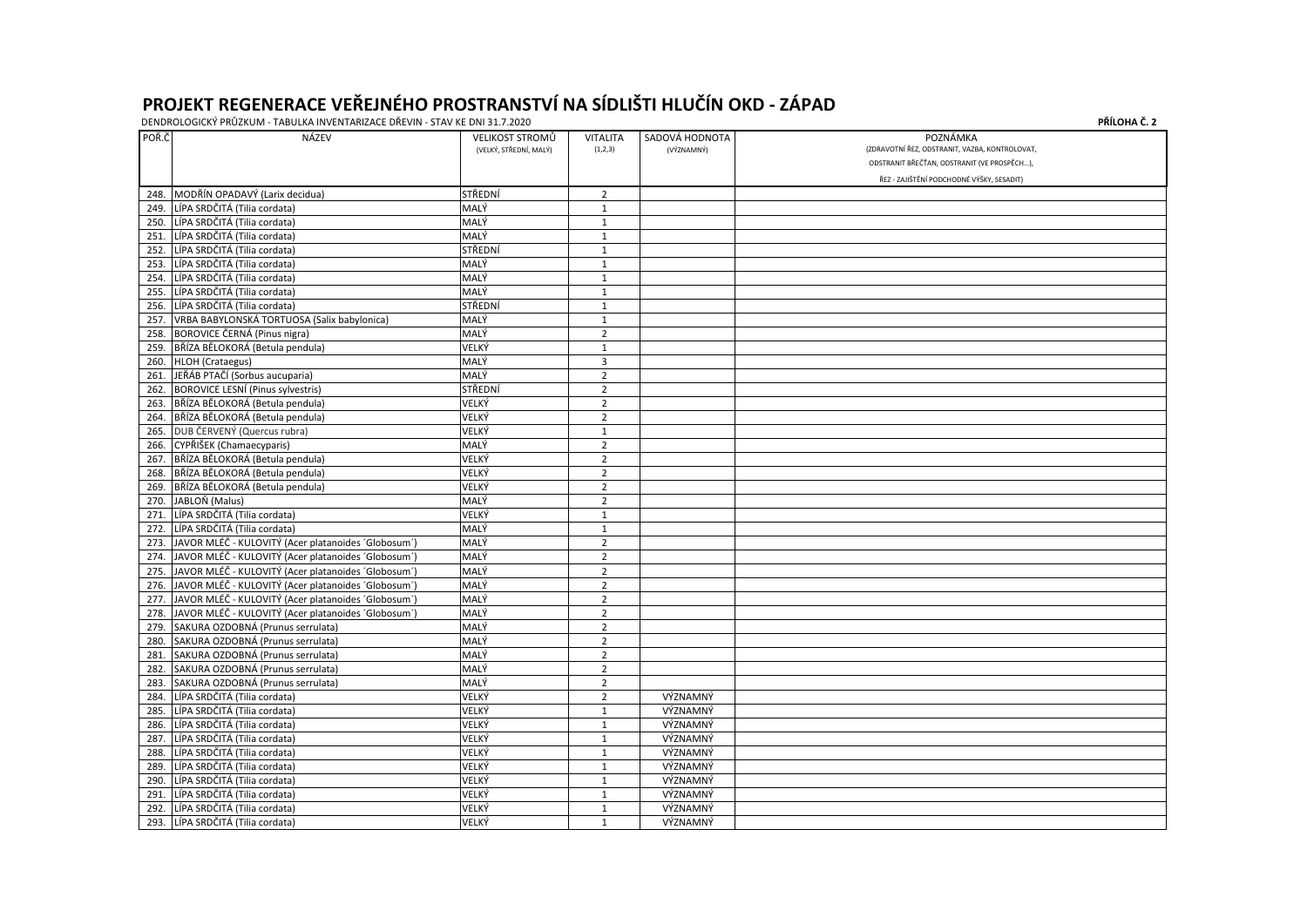| POŘ.Č | <b>NÁZEV</b>                                        | <b>VELIKOST STROMŮ</b><br>(VELKÝ, STŘEDNÍ, MALÝ) | <b>VITALITA</b> | SADOVÁ HODNOTA<br>(VÝZNAMNÝ) | POZNÁMKA<br>(ZDRAVOTNÍ ŘEZ, ODSTRANIT, VAZBA, KONTROLOVAT) |
|-------|-----------------------------------------------------|--------------------------------------------------|-----------------|------------------------------|------------------------------------------------------------|
|       |                                                     |                                                  | (1,2,3)         |                              | ODSTRANIT BŘEČŤAN, ODSTRANIT (VE PROSPĚCH),                |
|       |                                                     |                                                  |                 |                              |                                                            |
|       |                                                     |                                                  |                 |                              | ŘEZ - ZAJIŠTĚNÍ PODCHODNÉ VÝŠKY, SESADIT)                  |
| 294.  | LÍPA SRDČITÁ (Tilia cordata)                        | VELKÝ                                            | $\mathbf{1}$    | VÝZNAMNÝ                     |                                                            |
| 295.  | LÍPA SRDČITÁ (Tilia cordata)                        | VELKÝ                                            | $\mathbf{1}$    | VÝZNAMNÝ                     |                                                            |
| 296.  | BŘÍZA BĚLOKORÁ (Betula pendula)                     | VELKÝ                                            | $\overline{2}$  |                              |                                                            |
| 297   | LÍPA SRDČITÁ (Tilia cordata)                        | VELKÝ                                            | $\mathbf{1}$    | VÝZNAMNÝ                     |                                                            |
| 298.  | LÍPA SRDČITÁ (Tilia cordata)                        | VELKÝ                                            | $\mathbf{1}$    | VÝZNAMNÝ                     |                                                            |
| 299.  | LÍPA SRDČITÁ (Tilia cordata)                        | VELKÝ                                            | $\mathbf{1}$    | VÝZNAMNÝ                     |                                                            |
| 300.  | LÍPA SRDČITÁ (Tilia cordata)                        | VELKÝ                                            | $\mathbf{1}$    | VÝZNAMNÝ                     |                                                            |
| 301   | SMRK ZTEPILÝ (Picea abies)                          | VELKÝ                                            | 3               |                              |                                                            |
| 302   | LÍPA SRDČITÁ (Tilia cordata)                        | VELKÝ                                            | $\mathbf{1}$    | VÝZNAMNÝ                     |                                                            |
| 303   | LÍPA SRDČITÁ (Tilia cordata)                        | VELKÝ                                            | 1               | VÝZNAMNÝ                     |                                                            |
| 304   | SMRK OMORIKA (Picea omorika)                        | STŘEDNÍ                                          | $\overline{3}$  |                              |                                                            |
| 305   | HLOH (Crataegus)                                    | MALÝ                                             | 3               |                              |                                                            |
| 306.  | LÍPA SRDČITÁ (Tilia cordata)                        | VELKÝ                                            | $\mathbf{1}$    | VÝZNAMNÝ                     |                                                            |
| 307   | LÍPA SRDČITÁ (Tilia cordata)                        | VELKÝ                                            | 1               | VÝZNAMNÝ                     |                                                            |
| 308.  | SMRK ZTEPILÝ CV. (Picea abies)                      | MALÝ                                             | $\overline{2}$  |                              |                                                            |
| 309.  | CYPŘIŠEK (Chamaecyparis)                            | STŘEDNÍ                                          | $\overline{2}$  |                              |                                                            |
| 310.  | JAVOR MLÉČ - KULOVITÝ (Acer platanoides 'Globosum') | MALÝ                                             | $\overline{2}$  |                              |                                                            |
| 311   | SAKURA OZDOBNÁ (Prunus serrulata)                   | STŘEDNÍ                                          | $\overline{2}$  |                              |                                                            |
| 312   | SAKURA OZDOBNÁ (Prunus serrulata)                   | STŘEDNÍ                                          | $\overline{2}$  |                              |                                                            |
| 313   | SAKURA OZDOBNÁ (Prunus serrulata)                   | STŘEDNÍ                                          | $\overline{2}$  |                              |                                                            |
| 314.  | SAKURA OZDOBNÁ (Prunus serrulata)                   | STŘEDNÍ                                          | $\overline{2}$  |                              |                                                            |
| 315.  | SAKURA OZDOBNÁ (Prunus serrulata)                   | STŘEDNÍ                                          | $\overline{2}$  |                              |                                                            |
| 316.  | SAKURA OZDOBNÁ (Prunus serrulata)                   | STŘEDNÍ                                          | $\overline{2}$  |                              |                                                            |
| 317   | SAKURA OZDOBNÁ (Prunus serrulata)                   | STŘEDNÍ                                          | $\overline{2}$  |                              |                                                            |
| 318.  | SAKURA OZDOBNÁ (Prunus serrulata)                   | STŘEDNÍ                                          | $\overline{2}$  |                              |                                                            |
| 319   | SAKURA OZDOBNÁ (Prunus serrulata)                   | STŘEDNÍ                                          | $\overline{2}$  |                              |                                                            |
| 320   | BŘÍZA BĚLOKORÁ (Betula pendula)                     | VELKÝ                                            | $\mathbf{1}$    |                              |                                                            |
| 321   | BOROVICE ČERNÁ (Pinus nigra)                        | MALÝ                                             | $\mathbf{1}$    |                              |                                                            |
| 322   | BOROVICE ČERNÁ (Pinus nigra)                        | MALÝ                                             | $\mathbf{1}$    |                              |                                                            |
| 323   | <b>TORZO</b>                                        | STŘEDNÍ                                          | 3               |                              | ODSTRANIT                                                  |
|       | 324. MODŘÍN OPADAVÝ (Larix decidua)                 | STŘEDNÍ                                          | $\overline{2}$  |                              |                                                            |
|       | 325. MODŘÍN OPADAVÝ (Larix decidua)                 | STŘEDNÍ                                          | $\overline{2}$  |                              |                                                            |
|       | 326. OŘEŠÁK KRÁLOVSKÝ (Juglans regia)               | MALÝ                                             | $\overline{2}$  |                              |                                                            |
|       | 327. OŘEŠÁK KRÁLOVSKÝ (Juglans regia)               | MALÝ                                             | $\overline{2}$  |                              |                                                            |
| 328.  | LÍPA SRDČITÁ (Tilia cordata)                        | STŘEDNÍ                                          | $\mathbf{1}$    |                              |                                                            |
| 329.  | SLIVOŇ ŠVESTKA (Prunus domestica)                   | MALÝ                                             | $\overline{2}$  |                              |                                                            |
| 330.  | SLIVOŇ ŠVESTKA (Prunus domestica)                   | MALÝ                                             | $\overline{2}$  |                              |                                                            |
| 331.  | BŘÍZA BĚLOKORÁ (Betula pendula)                     | VELKÝ                                            | $\mathbf{1}$    |                              |                                                            |
|       | 332. TÚJE - ZERAV (Thuja)                           | MALÝ                                             | 3               |                              |                                                            |
| 333.  | BŘÍZA BĚLOKORÁ (Betula pendula)                     | VELKÝ                                            | $\overline{2}$  |                              | <b>ZDRAVOTNÍ ŘEZ</b>                                       |
| 334.  | SMRK PICHLAVÝ (Picea pungens)                       | MALÝ                                             | 3               |                              |                                                            |
| 335.  | BOROVICE ČERNÁ (Pinus nigra)                        | STŘEDNÍ                                          | $\overline{2}$  |                              |                                                            |
| 336.  | BOROVICE ČERNÁ (Pinus nigra)                        | STŘEDNÍ                                          | $\overline{2}$  |                              |                                                            |
| 337   | BOROVICE ČERNÁ (Pinus nigra)                        | STŘEDNÍ                                          | $\overline{2}$  |                              |                                                            |
| 338.  | LÍPA SRDČITÁ (Tilia cordata)                        | MALÝ                                             | $\overline{2}$  |                              |                                                            |
|       | 339. JAVOR MLÉČ (Acer platanoides)                  | VELKÝ                                            | $\mathbf{1}$    |                              |                                                            |
|       | 340. OŘEŠÁK KRÁLOVSKÝ (Juglans regia)               | VELKÝ                                            | $\overline{2}$  |                              |                                                            |
|       | 341. OŘEŠÁK KRÁLOVSKÝ (Juglans regia)               | VELKÝ                                            | $\overline{2}$  |                              | ? ODSTRANIT ZA HRANCIE                                     |
|       | 342. OŘEŠÁK KRÁLOVSKÝ (Juglans regia)               | STŘEDNÍ                                          | $\overline{2}$  |                              | ? ODSTRANIT ZA HRANCIE                                     |
|       |                                                     |                                                  |                 |                              |                                                            |

|              | <b>PRILOHA C. 2</b> |
|--------------|---------------------|
| KONTROLOVAT, |                     |
| E PROSPĚCH), |                     |
|              |                     |
| Y, SESADIT)  |                     |
|              |                     |
|              |                     |
|              |                     |
|              |                     |
|              |                     |
|              |                     |
|              |                     |
|              |                     |
|              |                     |
|              |                     |
|              |                     |
|              |                     |
|              |                     |
|              |                     |
|              |                     |
|              |                     |
|              |                     |
|              |                     |
|              |                     |
|              |                     |
|              |                     |
|              |                     |
|              |                     |
|              |                     |
|              |                     |
|              |                     |
|              |                     |
|              |                     |
|              |                     |
|              |                     |
|              |                     |
|              |                     |
|              |                     |
|              |                     |
|              |                     |
|              |                     |
|              |                     |
|              |                     |
|              |                     |
|              |                     |
|              |                     |
|              |                     |
|              |                     |
|              |                     |
|              |                     |
|              |                     |
|              |                     |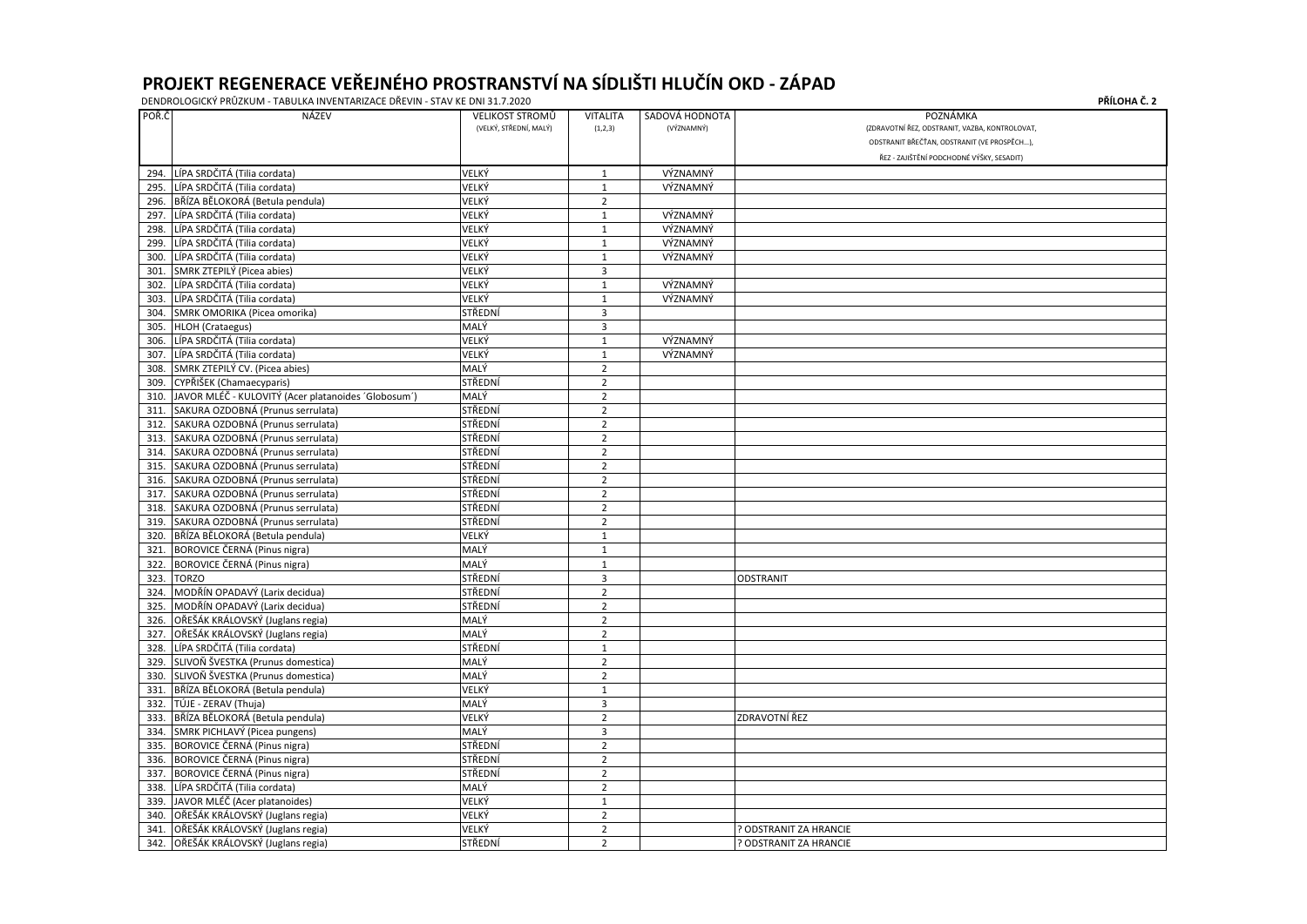DENDROLOGICKÝ PRŮZKUM - TABULKA INVENTARIZACE DŘEVIN - STAV KE DNI 31.7.2020 **P** POŘ.Č NÁZEV VELIKOST STROMŮ VITALITA SADOVÁ HODNOTA POZNÁMKA (VELKÝ, STŘEDNÍ, MALÝ) (1,2,3) (VÝZNAMNÝ) (VÝZNAMNÝ) (ZDRAVOTNÍ ŘEZ, ODSTRANIT, VAZBA, ODSTRANIT BŘEČŤAN, ODSTRANIT (VE ŘEZ - ZAJIŠTĚNÍ PODCHODNÉ VÝŠKY 343. JAVOR MLÉČ (Acer platanoides)<br>344. JAVOR MLÉČ (Acer platanoides) VELKÝ VELKÝ 1 344. JAVOR MLÉČ (Acer platanoides)<br>345. TŘEŠEŇ PTAČÍ (Prunus avium) 1994. VELKÝ STŘEDNÍ 1995. TŘEDNÍ 2 345. TŘEŠEŇ PTAČÍ (Prunus avium)<br>
STŘEDNÍ 2 346. |MYROBALÁN (Prunus cerasifera "NIGRA") |MALÝ | 2 347. MYROBALÁN (Prunus cerasifera "NIGRA") MALÝ 2 348. HRUŠEŇ SP. (Pyrus) MALÝ 1 349. HRUŠEŇ SP. (Pyrus) MALÝ 1 350. HRUŠEŇ SP. (Pyrus) MALÝ 1 351. JIASAN ZIMNÁŘ (Fraxinus ornus) STŘEDNÍ III. STŘEDNÍ III. STŘEDNÍ III. STŘEDNÍ II. STŘEDNÍ II. STRÉDNÍ II. 352. |JAVOR MLÉČ CV. (Acer platanoides) |MALÝ | |KULTIVAR 353. |JAVOR MLÉČ CV. (Acer platanoides) |MALÝ | |KULTIVAR 354. |JAVOR MLÉČ CV. (Acer platanoides) |MALÝ | |KULTIVAR 355. |JAVOR MLÉČ CV. (Acer platanoides) |MALÝ | |KULTIVAR

|      | 346. MYROBALÁN (Prunus cerasifera "NIGRA")          | MALÝ    | 2              |          |                 |
|------|-----------------------------------------------------|---------|----------------|----------|-----------------|
| 347. | MYROBALÁN (Prunus cerasifera "NIGRA")               | MALÝ    | $\overline{2}$ |          |                 |
| 348. | HRUŠEŇ SP. (Pyrus)                                  | MALÝ    | 1              |          |                 |
| 349. | HRUŠEŇ SP. (Pyrus)                                  | MALÝ    | $\mathbf{1}$   |          |                 |
| 350. | HRUŠEŇ SP. (Pyrus)                                  | MALÝ    | 1              |          |                 |
| 351. | JASAN ZIMNÁŘ (Fraxinus ornus)                       | STŘEDNÍ | $\mathbf{1}$   |          |                 |
| 352. | JAVOR MLÉČ CV. (Acer platanoides)                   | MALÝ    | $\mathbf{1}$   |          | <b>KULTIVAR</b> |
| 353. | JAVOR MLÉČ CV. (Acer platanoides)                   | MALÝ    | $\mathbf{1}$   |          | KULTIVAR        |
| 354. | JAVOR MLÉČ CV. (Acer platanoides)                   | MALÝ    | 1              |          | KULTIVAR        |
| 355. | JAVOR MLÉČ CV. (Acer platanoides)                   | MALÝ    | $\mathbf{1}$   |          | <b>KULTIVAR</b> |
| 356. | JAVOR MLÉČ CV. (Acer platanoides)                   | MALÝ    | $\mathbf{1}$   |          | KULTIVAR        |
| 357. | JAVOR MLÉČ CV. (Acer platanoides)                   | MALÝ    | $\mathbf{1}$   |          | KULTIVAR        |
| 358. | JAVOR MLÉČ - KULOVITÝ (Acer platanoides 'Globosum') | MALÝ    | $\overline{2}$ |          |                 |
| 359. | LÍPA SRDČITÁ (Tilia cordata)                        | VELKÝ   | $\mathbf 1$    | VÝZNAMNÝ |                 |
| 360. | JAVOR MLÉČ (Acer platanoides)                       | VELKÝ   | $\mathbf{1}$   | VÝZNAMNÝ |                 |
| 361. | JAVOR MLÉČ (Acer platanoides)                       | VELKÝ   | $\mathbf{1}$   | VÝZNAMNÝ |                 |
| 362. | LÍPA SRDČITÁ (Tilia cordata)                        | STŘEDNÍ | 1              |          |                 |
| 363. | HRUŠEŇ SP. (Pyrus)                                  | MALÝ    | $\mathbf{1}$   |          |                 |
| 364. | HRUŠEŇ SP. (Pyrus)                                  | MALÝ    | 1              |          |                 |
| 365. | HRUŠEŇ SP. (Pyrus)                                  | MALÝ    | $\mathbf{1}$   |          |                 |
| 366. | HRUŠEŇ SP. (Pyrus)                                  | MALÝ    | $\mathbf{1}$   |          |                 |
| 367. | HRUŠEŇ SP. (Pyrus)                                  | MALÝ    | $\mathbf{1}$   |          |                 |
| 368. | HRUŠEŇ SP. (Pyrus)                                  | MALÝ    | $\mathbf{1}$   |          |                 |
| 369. | LÍPA SRDČITÁ (Tilia cordata)                        | STŘEDNÍ | $\mathbf{1}$   |          |                 |
| 370. | LÍPA SRDČITÁ (Tilia cordata)                        | VELKÝ   | $\mathbf{1}$   | VÝZNAMNÝ | ZDRAVOTNÍ ŘEZ   |
| 371. | SMRK PICHLAVÝ (Picea pungens)                       | MALÝ    | 3              |          |                 |
| 372. | JAVOR JASANOLISTÝ (Acer negundo)                    | MALÝ    | 3              |          |                 |
| 373. | BŘÍZA BĚLOKORÁ (Betula pendula)                     | STŘEDNÍ | 1              |          |                 |
| 374. | LÍPA SRDČITÁ (Tilia cordata)                        | VELKÝ   | $\mathbf{1}$   | VÝZNAMNÝ |                 |
| 375. | JASAN ZTEPILÝ (Fraxinus excelsior)                  | VELKÝ   | 1              | VÝZNAMNÝ |                 |
| 376. | BŘÍZA BĚLOKORÁ (Betula pendula)                     | VELKÝ   | $\mathbf 2$    |          |                 |
| 377. | HRUŠEŇ SP. (Pyrus)                                  | MALÝ    | $\mathbf{1}$   |          |                 |
| 378. | HRUŠEŇ SP. (Pyrus)                                  | MALÝ    | $\mathbf{1}$   |          |                 |
| 379. | HRUŠEŇ SP. (Pyrus)                                  | MALÝ    | 1              |          |                 |
| 380. | HRUŠEŇ SP. (Pyrus)                                  | MALÝ    | $\mathbf{1}$   |          |                 |
|      | 381. HRUŠEŇ SP. (Pyrus)                             | MALÝ    | $\mathbf{1}$   |          |                 |
| 382. | HRUŠEŇ SP. (Pyrus)                                  | MALÝ    | $\mathbf{1}$   |          |                 |
| 383. | JILM SP. (Ulmus)                                    | STŘEDNÍ | 1              |          |                 |
| 384. | JILM SP. (Ulmus)                                    | STŘEDNÍ | $\mathbf{1}$   |          |                 |
| 385. | HRUŠEŇ SP. (Pyrus)                                  | MALÝ    | $\mathbf 1$    |          |                 |
| 386. | HRUŠEŇ SP. (Pyrus)                                  | MALÝ    | $\mathbf 1$    |          |                 |
| 387. | HRUŠEŇ SP. (Pyrus)                                  | MALÝ    | $\mathbf{1}$   |          |                 |
| 388. | LÍPA SRDČITÁ (Tilia cordata)                        | VELKÝ   | $\overline{2}$ |          | ZDRAVOTNÍ ŘEZ   |
| 389. | HRUŠEŇ SP. (Pyrus)                                  | MALÝ    | $\mathbf{1}$   |          |                 |
| 390. | HRUŠEŇ SP. (Pyrus)                                  | MALÝ    | $\mathbf 1$    |          |                 |
| 391. | HRUŠEŇ SP. (Pyrus)                                  | MALÝ    | $\mathbf{1}$   |          |                 |
|      | 392. HRUŠEŇ SP. (Pyrus)                             | MALÝ    | $\mathbf 1$    |          |                 |
|      |                                                     |         |                |          |                 |

| PŘÍLOHA Č. 2 |  |  |
|--------------|--|--|
|--------------|--|--|

| KONTROLOVAT, |  |
|--------------|--|
| PROSPĚCH),   |  |
| Y, SESADIT)  |  |
|              |  |
|              |  |
|              |  |
|              |  |
|              |  |
|              |  |
|              |  |
|              |  |
|              |  |
|              |  |
|              |  |
|              |  |
|              |  |
|              |  |
|              |  |
|              |  |
|              |  |
|              |  |
|              |  |
|              |  |
|              |  |
|              |  |
|              |  |
|              |  |
|              |  |
|              |  |
|              |  |
|              |  |
|              |  |
|              |  |
|              |  |
|              |  |
|              |  |
|              |  |
|              |  |
|              |  |
|              |  |
|              |  |
|              |  |
|              |  |
|              |  |
|              |  |
|              |  |
|              |  |
|              |  |
|              |  |
|              |  |
|              |  |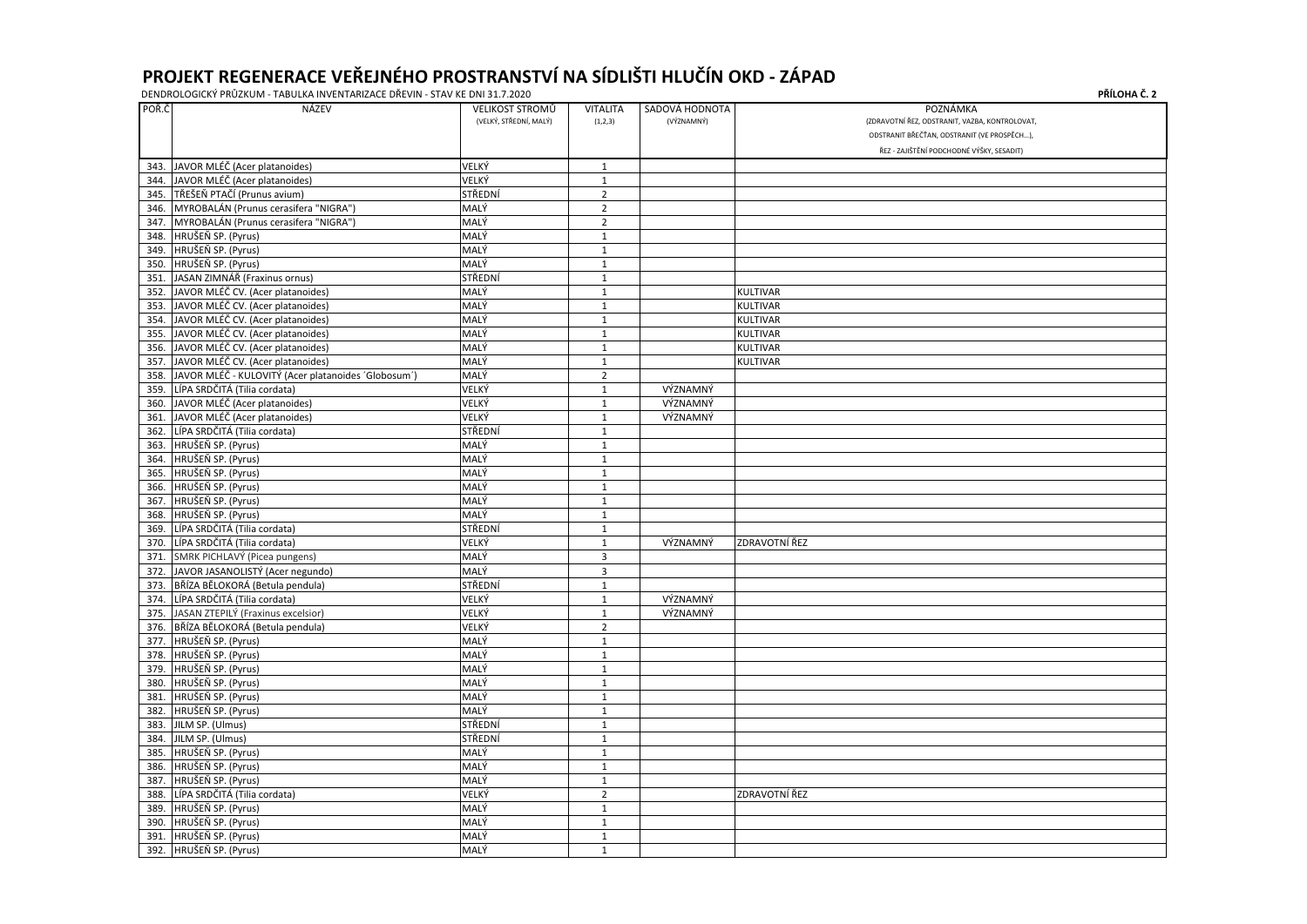|       | DENDROLOGICKÝ PRŮZKUM - TABULKA INVENTARIZACE DŘEVIN - STAV KE DNI 31.7.2020 |                        |                         |                | PŘÍLOHA Č. 2                                   |
|-------|------------------------------------------------------------------------------|------------------------|-------------------------|----------------|------------------------------------------------|
| POŘ.Č | NÁZEV                                                                        | VELIKOST STROMŮ        | <b>VITALITA</b>         | SADOVÁ HODNOTA | POZNÁMKA                                       |
|       |                                                                              | (VELKÝ, STŘEDNÍ, MALÝ) | (1,2,3)                 | (VÝZNAMNÝ)     | (ZDRAVOTNÍ ŘEZ, ODSTRANIT, VAZBA, KONTROLOVAT, |
|       |                                                                              |                        |                         |                | ODSTRANIT BŘEČŤAN, ODSTRANIT (VE PROSPĚCH),    |
|       |                                                                              |                        |                         |                | ŘEZ - ZAJIŠTĚNÍ PODCHODNÉ VÝŠKY, SESADIT)      |
| 393.  | HRUŠEŇ SP. (Pyrus)                                                           | MALÝ                   | $\mathbf{1}$            |                |                                                |
| 394.  | HRUŠEŇ SP. (Pyrus)                                                           | MALÝ                   | $\mathbf{1}$            |                |                                                |
| 395.  | HRUŠEŇ SP. (Pyrus)                                                           | MALÝ                   | 1                       |                |                                                |
|       | 396. HRUŠEŇ SP. (Pyrus)                                                      | MALÝ                   | $\mathbf{1}$            |                |                                                |
|       | 397. JAVOR MLÉČ (Acer platanoides)                                           | STŘEDNÍ                | $\mathbf{1}$            |                |                                                |
| 398.  | JAVOR MLÉČ (Acer platanoides)                                                | MALÝ                   | $\mathbf{1}$            |                |                                                |
| 399.  | JAVOR MLÉČ (Acer platanoides)                                                | STŘEDNÍ                | $\mathbf{1}$            |                |                                                |
| 400.  | HRUŠEŇ SP. (Pyrus)                                                           | MALÝ                   | $\mathbf{1}$            |                |                                                |
| 401.  | HRUŠEŇ SP. (Pyrus)                                                           | MALÝ                   | $\mathbf{1}$            |                |                                                |
| 402.  | HRUŠEŇ SP. (Pyrus)                                                           | MALÝ                   | $\mathbf{1}$            |                |                                                |
| 403.  | HRUŠEŇ SP. (Pyrus)                                                           | MALÝ                   | $\mathbf{1}$            |                |                                                |
| 404.  | JÍROVEC MAĎAL (Aesculus hippocastanum)                                       | STŘEDNÍ                | 1                       |                |                                                |
| 405.  | JÍROVEC MAĎAL (Aesculus hippocastanum)                                       | STŘEDNÍ                | $\mathbf{1}$            |                |                                                |
| 406.  | CYPŘIŠEK (Chamaecyparis)                                                     | MALÝ                   | $\overline{2}$          |                |                                                |
| 407.  | <b>BOROVICE ČERNÁ (Pinus nigra)</b>                                          | MALÝ                   | $\mathbf{1}$            |                |                                                |
| 408.  | LÍPA SRDČITÁ (Tilia cordata)                                                 | STŘEDNÍ                | $\mathbf{1}$            |                |                                                |
| 409.  | LÍPA SRDČITÁ (Tilia cordata)                                                 | STŘEDNÍ                | $\mathbf{1}$            |                |                                                |
| 410.  | LÍPA SRDČITÁ (Tilia cordata)                                                 | STŘEDNÍ                | $\mathbf{1}$            |                |                                                |
| 411.  | JEDLE SP. (Abies)                                                            | STŘEDNÍ                | $\overline{2}$          |                |                                                |
| 412.  | DOUGLASKA TISOLISTÁ (Pseudotsuga menziesii)                                  | VELKÝ                  | 1                       |                |                                                |
| 413.  | HLOH (Crataegus)                                                             | MALÝ                   | $\overline{3}$          |                |                                                |
| 414.  | BŘÍZA BĚLOKORÁ (Betula pendula)                                              | STŘEDNÍ                | $\overline{2}$          |                | 3 kusy bříza                                   |
| 415.  | TŘEŠEŇ PTAČÍ (Prunus avium)                                                  | VELKÝ                  | $\overline{2}$          |                |                                                |
| 416.  | TÚJE - ZERAV (Thuja)                                                         | MALÝ                   | $\overline{2}$          |                |                                                |
| 417.  | BŘÍZA BĚLOKORÁ (Betula pendula)                                              | VELKÝ                  | $\mathbf{1}$            |                |                                                |
| 418.  | BŘÍZA BĚLOKORÁ (Betula pendula)                                              | VELKÝ                  | $\overline{2}$          |                |                                                |
| 419.  | SMRK SP. (Picea)                                                             | MALÝ                   | $\overline{3}$          |                |                                                |
| 420.  | SLIVOŇ ŠVESTKA (Prunus domestica)                                            | MALÝ                   | $\overline{2}$          |                | 6 kusů                                         |
|       | 421. SLIVOŇ ŠVESTKA (Prunus domestica)                                       | MALÝ                   | $\overline{2}$          |                |                                                |
|       | 422. SLIVOŇ ŠVESTKA (Prunus domestica)                                       | MALÝ                   | $\overline{2}$          |                |                                                |
|       | 423. SLIVOŇ ŠVESTKA (Prunus domestica)                                       | MALÝ                   | $\overline{2}$          |                |                                                |
|       | 424. BŘÍZA BĚLOKORÁ (Betula pendula)                                         | VELKÝ                  | $\overline{2}$          |                | ZDRAVOTNÍ ŘEZ                                  |
| 425.  | TŘEŠEŇ (Prunus)                                                              | MALÝ                   | $\mathbf{1}$            |                |                                                |
| 426.  | TŘEŠEŇ (Prunus)                                                              | MALÝ                   | $\mathbf{1}$            |                |                                                |
| 427.  | TŘEŠEŇ (Prunus)                                                              | MALÝ                   | $\mathbf 1$             |                |                                                |
| 428.  | TŘEŠEŇ (Prunus)                                                              | MALÝ                   | $\mathbf{1}$            |                |                                                |
| 429.  | TŘEŠEŇ (Prunus)                                                              | MALÝ                   | $\mathbf{1}$            |                |                                                |
|       | 430. TŘEŠEŇ (Prunus)                                                         | MALÝ                   | $\mathbf{1}$            |                |                                                |
|       | 431. BŘÍZA BĚLOKORÁ (Betula pendula)                                         | VELKÝ                  | $\mathbf{1}$            |                | ZDRAVOTNÍ ŘEZ                                  |
|       | 432. BŘÍZA BĚLOKORÁ (Betula pendula)                                         | VELKÝ                  | $1\,$                   |                | ZDRAVOTNÍ ŘEZ                                  |
| 433.  | BŘÍZA BĚLOKORÁ (Betula pendula)                                              | VELKÝ                  | $\mathbf{1}$            |                | ZDRAVOTNÍ ŘEZ                                  |
| 434.  | BŘÍZA BĚLOKORÁ (Betula pendula)                                              | VELKÝ                  | $\mathbf{1}$            |                | ZDRAVOTNÍ ŘEZ                                  |
| 435.  | BŘÍZA BĚLOKORÁ (Betula pendula)                                              | VELKÝ                  | $\mathbf{1}$            |                | ZDRAVOTNÍ ŘEZ                                  |
| 436.  | BŘÍZA BĚLOKORÁ (Betula pendula)                                              | VELKÝ                  | $\mathbf 1$             |                | ZDRAVOTNÍ ŘEZ                                  |
| 437.  | BŘÍZA BĚLOKORÁ (Betula pendula)                                              | VELKÝ                  | $\mathbf{1}$            |                | ZDRAVOTNÍ ŘEZ                                  |
| 438.  | BŘÍZA BĚLOKORÁ (Betula pendula)                                              | VELKÝ                  | $\mathbf{1}$            |                | ZDRAVOTNÍ ŘEZ                                  |
| 439.  | BŘÍZA BĚLOKORÁ (Betula pendula)                                              | VELKÝ                  | $\mathbf{1}$            |                | ZDRAVOTNÍ ŘEZ                                  |
| 440.  | HLOH (Crataegus)                                                             | MALÝ                   | $\overline{3}$          |                |                                                |
| 441.  | HLOH (Crataegus)                                                             | MALÝ                   | $\overline{\mathbf{3}}$ |                |                                                |
|       | 442. JASAN ZTEPILÝ (Fraxinus excelsior)                                      | VELKÝ                  | $\overline{2}$          |                |                                                |

| PŘÍLOHA Č. 2 |  |  |
|--------------|--|--|
|--------------|--|--|

| KONTROLOVAT, |
|--------------|
| PROSPĚCH),   |
| Y, SESADIT)  |
|              |
|              |
|              |
|              |
|              |
|              |
|              |
|              |
|              |
|              |
|              |
|              |
|              |
|              |
|              |
|              |
|              |
|              |
|              |
|              |
|              |
|              |
|              |
|              |
|              |
|              |
|              |
|              |
|              |
|              |
|              |
|              |
|              |
|              |
|              |
|              |
|              |
|              |
|              |
|              |
|              |
|              |
|              |
|              |
|              |
|              |
|              |
|              |
|              |
|              |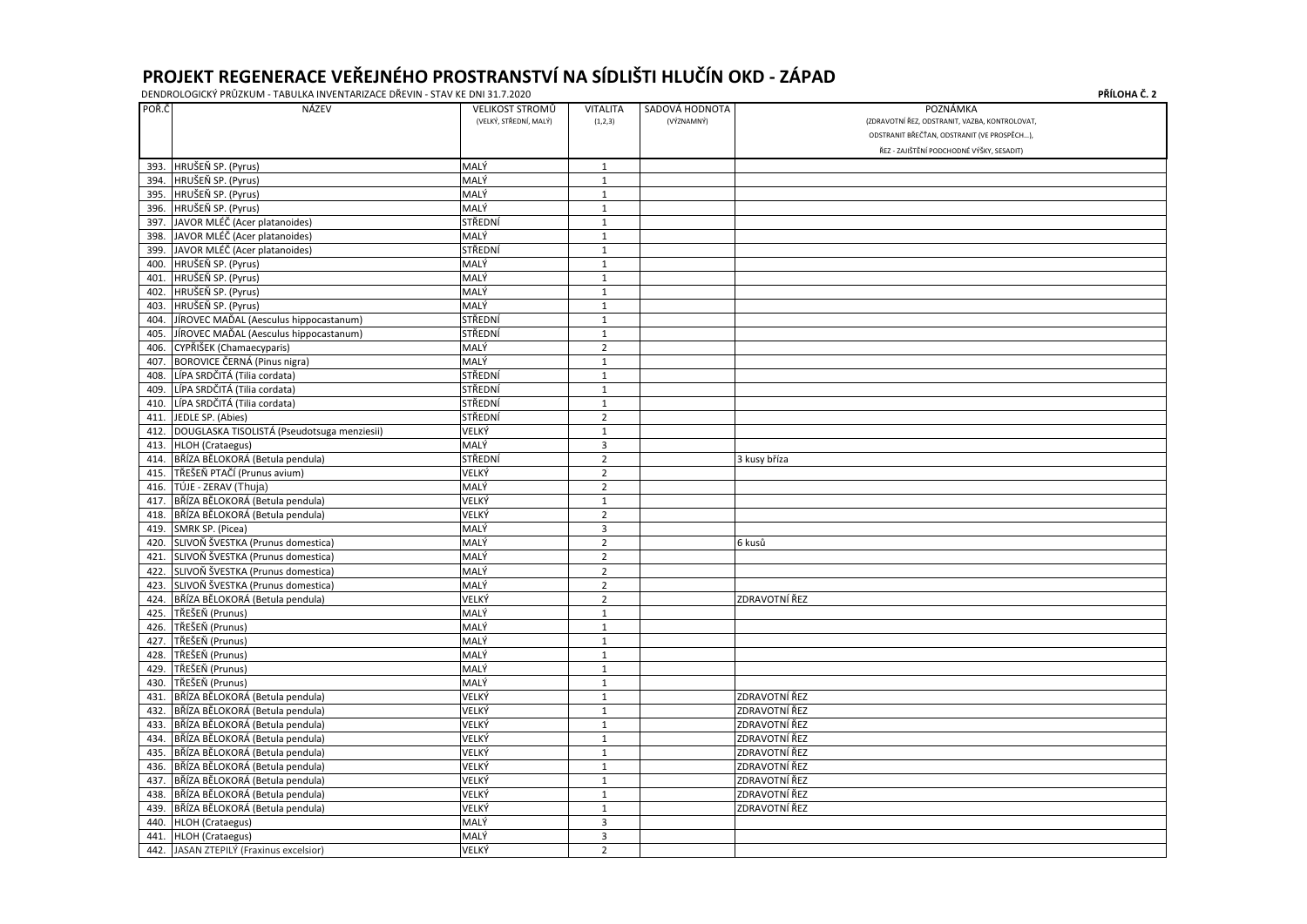DENDROLOGICKÝ PRŮZKUM - TABULKA INVENTARIZACE DŘEVIN - STAV KE DNI 31.7.2020 **PŘÍLOHA Č. 2**

| POŘ.Č | NÁZEV                                                    | <b>VELIKOST STROMŮ</b><br>(VELKÝ, STŘEDNÍ, MALÝ) | <b>VITALITA</b><br>(1,2,3) | SADOVÁ HODNOTA<br>(VÝZNAMNÝ) | POZNÁMKA<br>(ZDRAVOTNÍ ŘEZ, ODSTRANIT, VAZBA, KONTROLOVAT<br>ODSTRANIT BŘEČŤAN, ODSTRANIT (VE PROSPĚCH), |
|-------|----------------------------------------------------------|--------------------------------------------------|----------------------------|------------------------------|----------------------------------------------------------------------------------------------------------|
|       |                                                          |                                                  |                            |                              | ŘEZ - ZAJIŠTĚNÍ PODCHODNÉ VÝŠKY, SESADIT)                                                                |
| 443.  | LÍPA SRDČITÁ (Tilia cordata)                             | VELKÝ                                            | $\mathbf{1}$               |                              |                                                                                                          |
| 444.  | TŘEŠEŇ PTAČÍ (Prunus avium)                              | MALÝ                                             | $\overline{2}$             |                              |                                                                                                          |
| 445.  | TŘEŠEŇ PTAČÍ (Prunus avium)                              | MALÝ                                             | $\overline{2}$             |                              |                                                                                                          |
| 446.  | TŘEŠEŇ PTAČÍ (Prunus avium)                              | MALÝ                                             | $\overline{2}$             |                              |                                                                                                          |
| 447.  | BŘÍZA BĚLOKORÁ (Betula pendula)                          | VELKÝ                                            | $\overline{2}$             |                              |                                                                                                          |
| 448.  | JEDLE SP. (Abies)                                        | STŘEDNÍ                                          | $\overline{2}$             |                              |                                                                                                          |
| 449.  | BUK LESNÍ ATROPURPUREA (Fagus sylvatica Atropurpurea)    | VELKÝ                                            | $\mathbf{1}$               | VÝZNAMNÝ                     |                                                                                                          |
| 450.  | LÍPA SRDČITÁ (Tilia cordata)                             | VELKÝ                                            | $\mathbf 1$                |                              | ZDRAVOTNÍ ŘEZ                                                                                            |
|       | 451. BŘÍZA BĚLOKORÁ (Betula pendula)                     | STŘEDNÍ                                          | $\overline{2}$             |                              | 3 kusy                                                                                                   |
| 452.  | BŘÍZA BĚLOKORÁ (Betula pendula)                          | VELKÝ                                            | $\overline{2}$             |                              |                                                                                                          |
| 453.  | LÍPA SRDČITÁ (Tilia cordata)                             | VELKÝ                                            | $\mathbf{1}$               |                              |                                                                                                          |
| 454.  | JILM SP. (Ulmus)                                         | STŘEDNÍ                                          | $\overline{2}$             |                              |                                                                                                          |
|       | 455. LÍPA SRDČITÁ (Tilia cordata)                        | MALÝ                                             | $\overline{2}$             |                              |                                                                                                          |
|       | 456. JAVOR MLÉČ - KULOVITÝ (Acer platanoides 'Globosum') | MALÝ                                             | $\overline{2}$             |                              | 6 kusů                                                                                                   |
|       | 457. ŠTEDŘENEC ODVISLÝ (Laburnum anagyroides)            | MALÝ                                             | $\overline{2}$             |                              |                                                                                                          |
|       | 458. ŠTEDŘENEC ODVISLÝ (Laburnum anagyroides)            | MALÝ                                             | $\overline{2}$             |                              |                                                                                                          |
| 459.  | ŠTEDŘENEC ODVISLÝ (Laburnum anagyroides)                 | MALÝ                                             | $\overline{2}$             |                              |                                                                                                          |
|       | 460. ŠTEDŘENEC ODVISLÝ (Laburnum anagyroides)            | MALÝ                                             | $\overline{2}$             |                              |                                                                                                          |
|       | 461. TŘEŠEŇ (Prunus)                                     | MALÝ                                             | $\mathbf{1}$               |                              | 8 kusy                                                                                                   |
|       | 462. TŘEŠEŇ (Prunus)                                     | MALÝ                                             | $\mathbf{1}$               |                              |                                                                                                          |
| 463.  | TŘEŠEŇ (Prunus)                                          | MALÝ                                             | $\overline{2}$             |                              |                                                                                                          |
| 464.  | JABLOŇ (Malus)                                           | MALÝ                                             | $\overline{2}$             |                              |                                                                                                          |
|       | 465. JABLOŇ (Malus)                                      | MALÝ                                             | $\overline{2}$             |                              |                                                                                                          |
|       | 466. TŘEŠEŇ (Prunus)                                     | STŘEDNÍ                                          | $\overline{2}$             |                              |                                                                                                          |
| 467.  | OŘEŠÁK KRÁLOVSKÝ (Juglans regia)                         | STŘEDNÍ                                          | $\overline{2}$             |                              |                                                                                                          |
| 468.  | JAVOR MLÉČ (Acer platanoides)                            | STŘEDNÍ                                          | $\overline{2}$             |                              |                                                                                                          |
| 469.  | OŘEŠÁK KRÁLOVSKÝ (Juglans regia)                         | STŘEDNÍ                                          | $\overline{2}$             |                              |                                                                                                          |
| 470.  | TŘEŠEŇ (Prunus)                                          | MALÝ                                             | $\mathbf{1}$               |                              |                                                                                                          |
| 471.  | TŘEŠEŇ (Prunus)                                          | MALÝ                                             | $\mathbf{1}$               |                              |                                                                                                          |
| 472.  | TŘEŠEŇ (Prunus)                                          | MALÝ                                             | $\mathbf 1$                |                              |                                                                                                          |
|       | 473. TŘEŠEŇ (Prunus)                                     | MALÝ                                             | $\mathbf{1}$               |                              |                                                                                                          |
|       | 474. TŘEŠEŇ (Prunus)                                     | MALÝ                                             | $\mathbf{1}$               |                              |                                                                                                          |
|       | 475. TŘEŠEŇ (Prunus)                                     | MALÝ                                             | $\mathbf{1}$               |                              |                                                                                                          |
| 476.  | TŘEŠEŇ (Prunus)                                          | MALÝ                                             | $\mathbf 1$                |                              |                                                                                                          |
| 477.  | BŘÍZA BĚLOKORÁ (Betula pendula)                          | STŘEDNÍ                                          | $\overline{2}$             |                              |                                                                                                          |

Pozn.: Stromy na soukromých pozemcích nejsou číselně vyznačeny.

| KONTROLOVAT,               |
|----------------------------|
| E PROSPĚCH) <mark>,</mark> |
| Y, SESADIT)                |
|                            |
|                            |
|                            |
|                            |
|                            |
|                            |
|                            |
|                            |
|                            |
|                            |
|                            |
|                            |
|                            |
|                            |
|                            |
|                            |
|                            |
|                            |
|                            |
|                            |
|                            |
|                            |
|                            |
|                            |
|                            |
|                            |
|                            |
|                            |
|                            |
|                            |
|                            |
|                            |
|                            |
|                            |
|                            |
|                            |